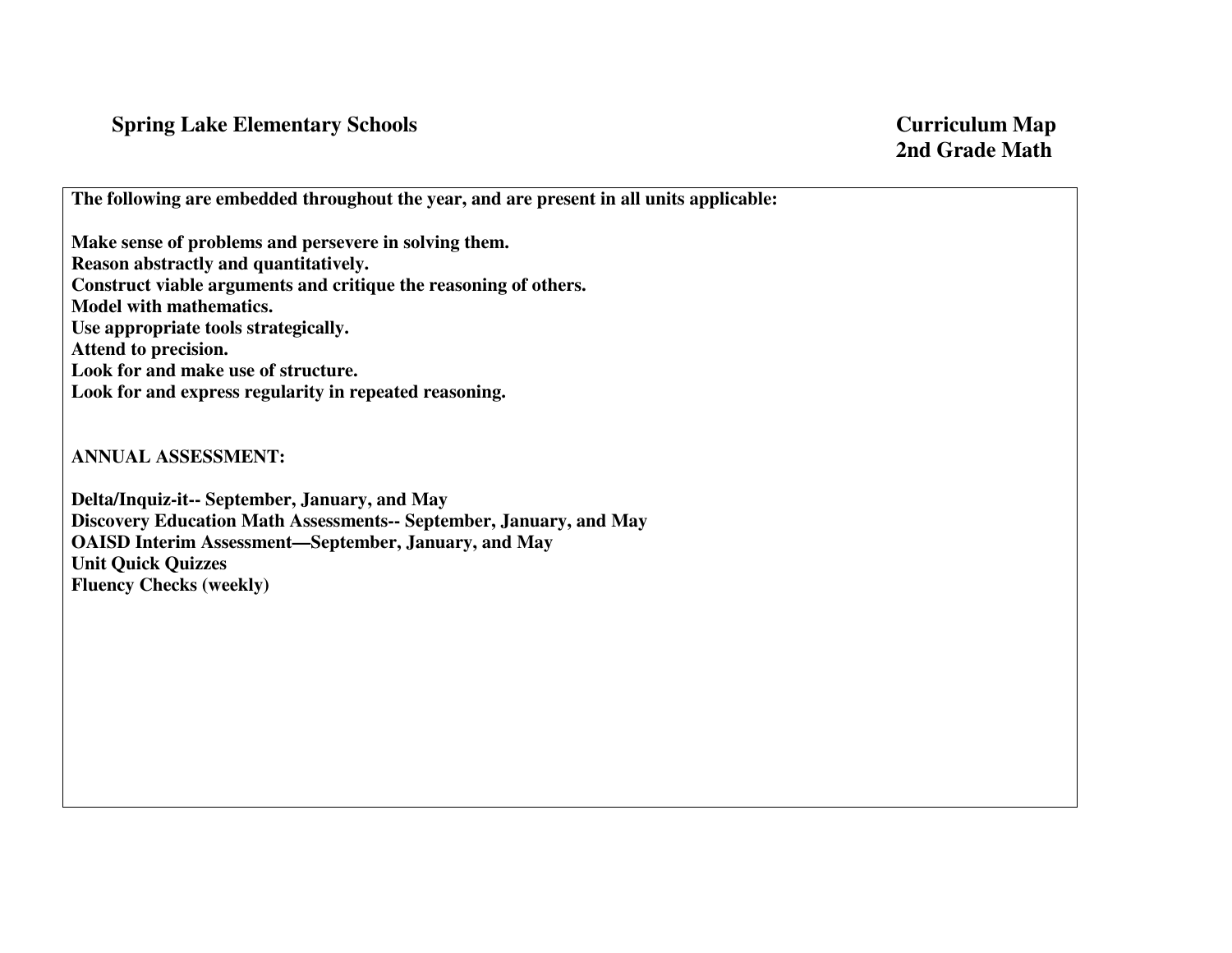| Unit/<br><b>Essential</b>                                      | <b>CCSS</b>                                                                                                                                                                                                                                                                                                                                               | <b>Learning Target</b>                                                         | <b>Resources/</b><br><b>Mentor Texts</b>                  | <b>Assessment</b> |
|----------------------------------------------------------------|-----------------------------------------------------------------------------------------------------------------------------------------------------------------------------------------------------------------------------------------------------------------------------------------------------------------------------------------------------------|--------------------------------------------------------------------------------|-----------------------------------------------------------|-------------------|
| Question<br>Unit 1<br>Addition and<br>Subtraction<br>Within 20 | CC.2.OA.1 Use addition and<br>subtraction within 100 to solve one-<br>and two-step word problems involving<br>situations of adding to, taking from,<br>putting together, taking apart, and<br>comparing, with unknowns in all<br>positions, e.g., by using drawings and<br>equations with a symbol for the<br>unknown number to represent the<br>problem. | I can use strategies to<br>solve addition and<br>subtraction word<br>problems. | <b>Math Expressions</b><br><b>Common Core Volume</b><br>1 |                   |
|                                                                | CC.2.OA.2 Fluently add and subtract<br>within 20 using mental strategies.2 By<br>end of Grade 2, know from memory all<br>sums of two one-digit numbers.                                                                                                                                                                                                   | I know my addition and<br>subtraction facts.                                   |                                                           |                   |
|                                                                | CC.2.OA.3 Determine whether a<br>group of objects (up to 20) has an odd<br>or even number of members, e.g., by<br>pairing objects or counting them by 2s;<br>write an equation to express an even<br>number as a sum of two equal addends.                                                                                                                | I can group objects to<br>tell if a number is odd or<br>even.                  |                                                           |                   |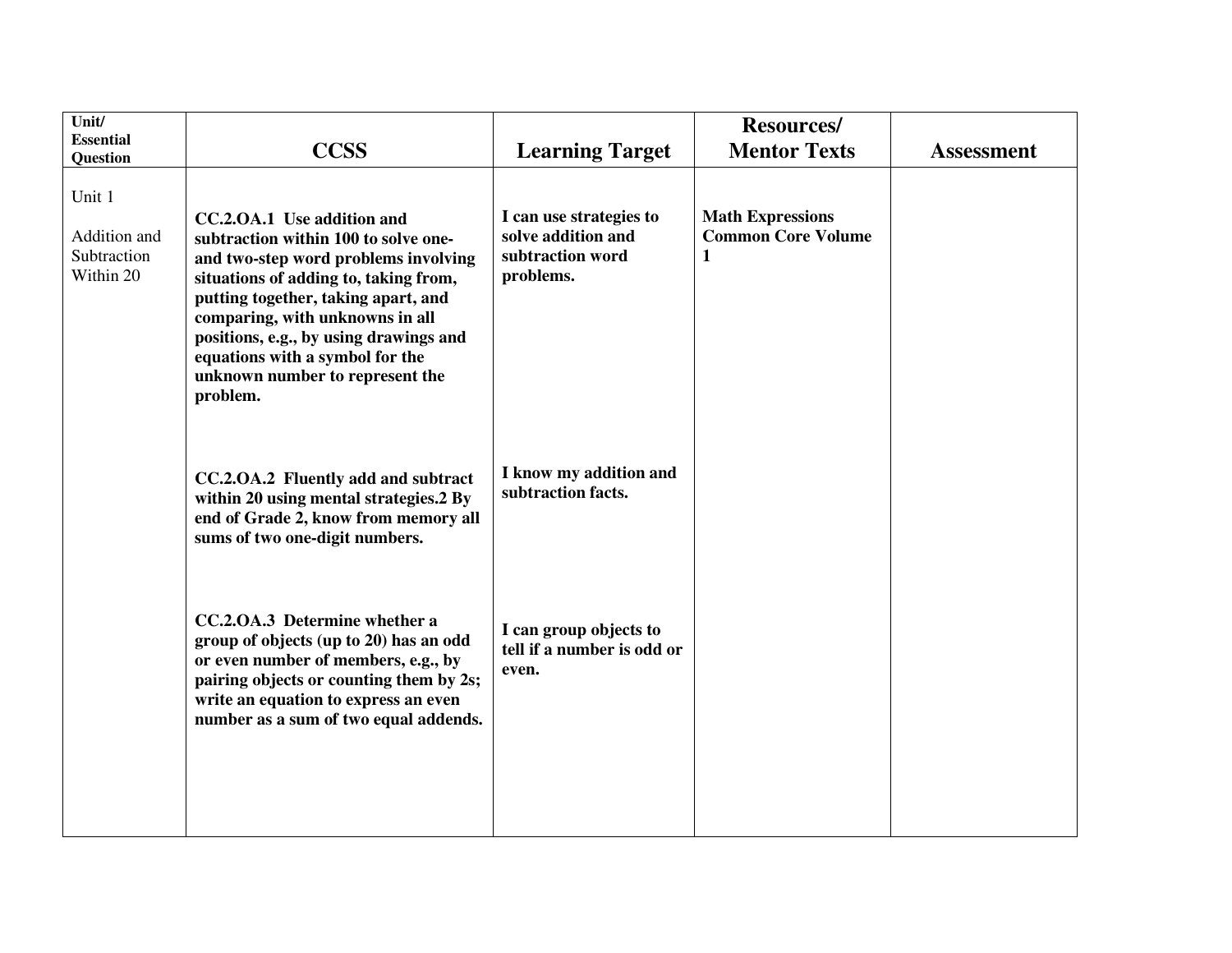| CC.2.NBT.5 Fluently add and subtract<br>within 100 using strategies based on<br>place value, properties of operations,<br>and/or the relationship between<br>addition and subtraction. | I can add and subtract 3<br>addends.                                                        |                         |
|----------------------------------------------------------------------------------------------------------------------------------------------------------------------------------------|---------------------------------------------------------------------------------------------|-------------------------|
| CC.2.NBT.6 Add up to four two-digit<br>numbers using strategies based on<br>place value and properties of<br>operations.                                                               | I can use place value to<br>add and subtract.                                               |                         |
| CC.2.NBT.9 Explain why addition and<br>subtraction strategies work, using place<br>value and the properties of operations.                                                             | I can explain why I need<br>to use addition or<br>subtraction to help me<br>solve problems. |                         |
|                                                                                                                                                                                        |                                                                                             | Unit 1 review and test. |
|                                                                                                                                                                                        |                                                                                             |                         |
|                                                                                                                                                                                        |                                                                                             |                         |
|                                                                                                                                                                                        |                                                                                             |                         |
|                                                                                                                                                                                        |                                                                                             |                         |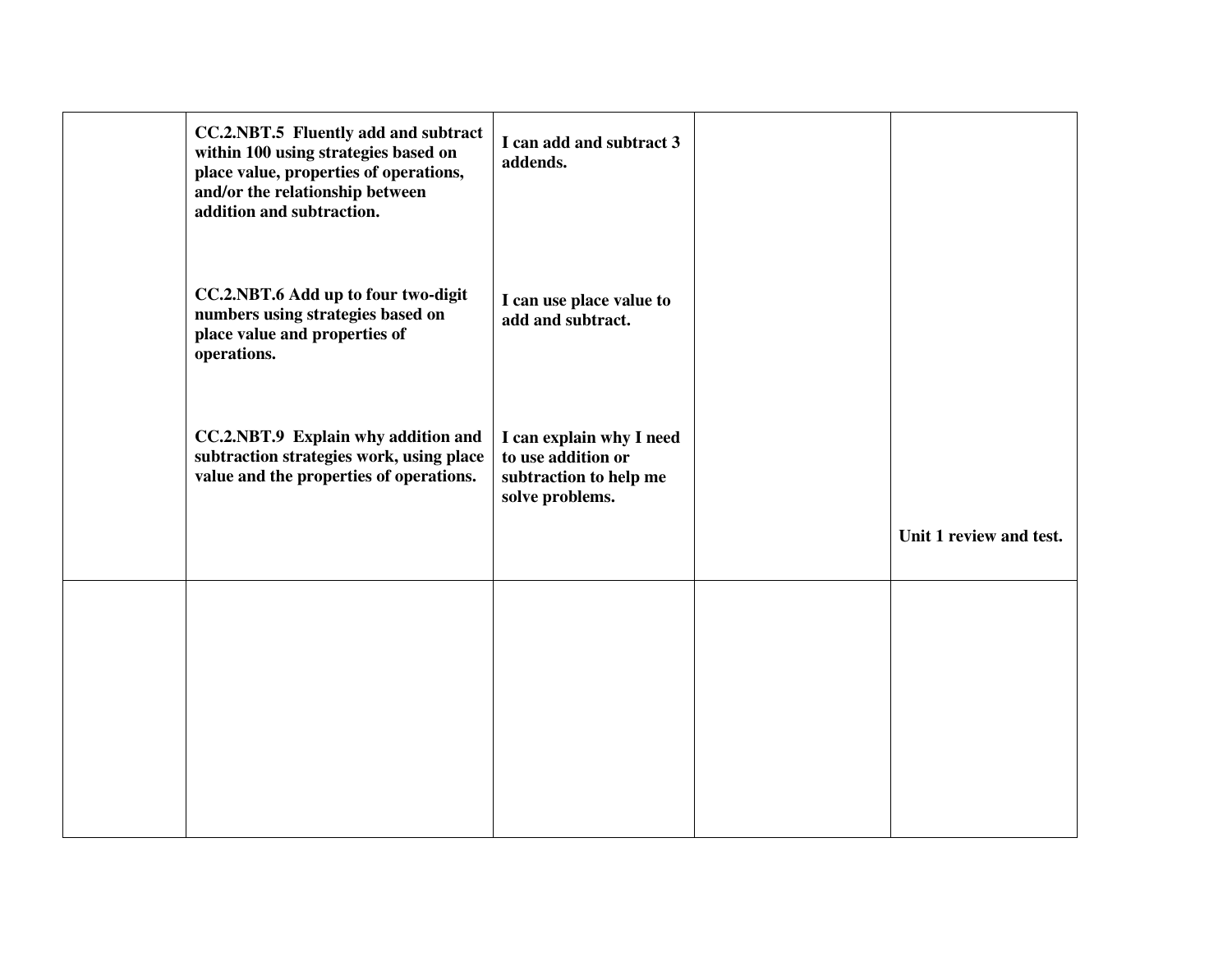| Unit/<br><b>Essential</b><br><b>Question</b><br>Unit 2<br><b>Addition</b><br>Within 200 | <b>CCSS</b><br>CC.2.OA.1 Use addition and<br>subtraction within 100 to solve one-<br>and two-step word problems involving<br>situations of adding to, taking from,<br>putting together, taking apart, and<br>comparing, with unknowns in all<br>positions, e.g., by using drawings and<br>equations with a symbol for the<br>unknown number to represent the<br>problem. | <b>Learning Target</b><br>I can use strategies to<br>solve addition and<br>subtraction word<br>problems. | Resources/ Mentor<br><b>Texts</b><br><b>Math Expressions</b><br><b>Common Core Volume</b><br>$\mathbf{1}$ | <b>Assessment</b> |
|-----------------------------------------------------------------------------------------|--------------------------------------------------------------------------------------------------------------------------------------------------------------------------------------------------------------------------------------------------------------------------------------------------------------------------------------------------------------------------|----------------------------------------------------------------------------------------------------------|-----------------------------------------------------------------------------------------------------------|-------------------|
|                                                                                         | CC.2.OA.2 Fluently add and subtract<br>within 20 using mental strategies.2 By<br>end of Grade 2, know from memory all<br>sums of two one-digit numbers.                                                                                                                                                                                                                  | I know my addition and<br>subtraction facts.                                                             |                                                                                                           |                   |
|                                                                                         | CC.2.NBT.1 Understand that the three<br>digits of a three-digit number represent<br>amounts of hundreds, tens, and ones;<br>e.g., 706 equals 7 hundreds, 0 tens, and<br>6 ones.                                                                                                                                                                                          | I can understand and<br>use 100s, 10s, and 1s.                                                           |                                                                                                           |                   |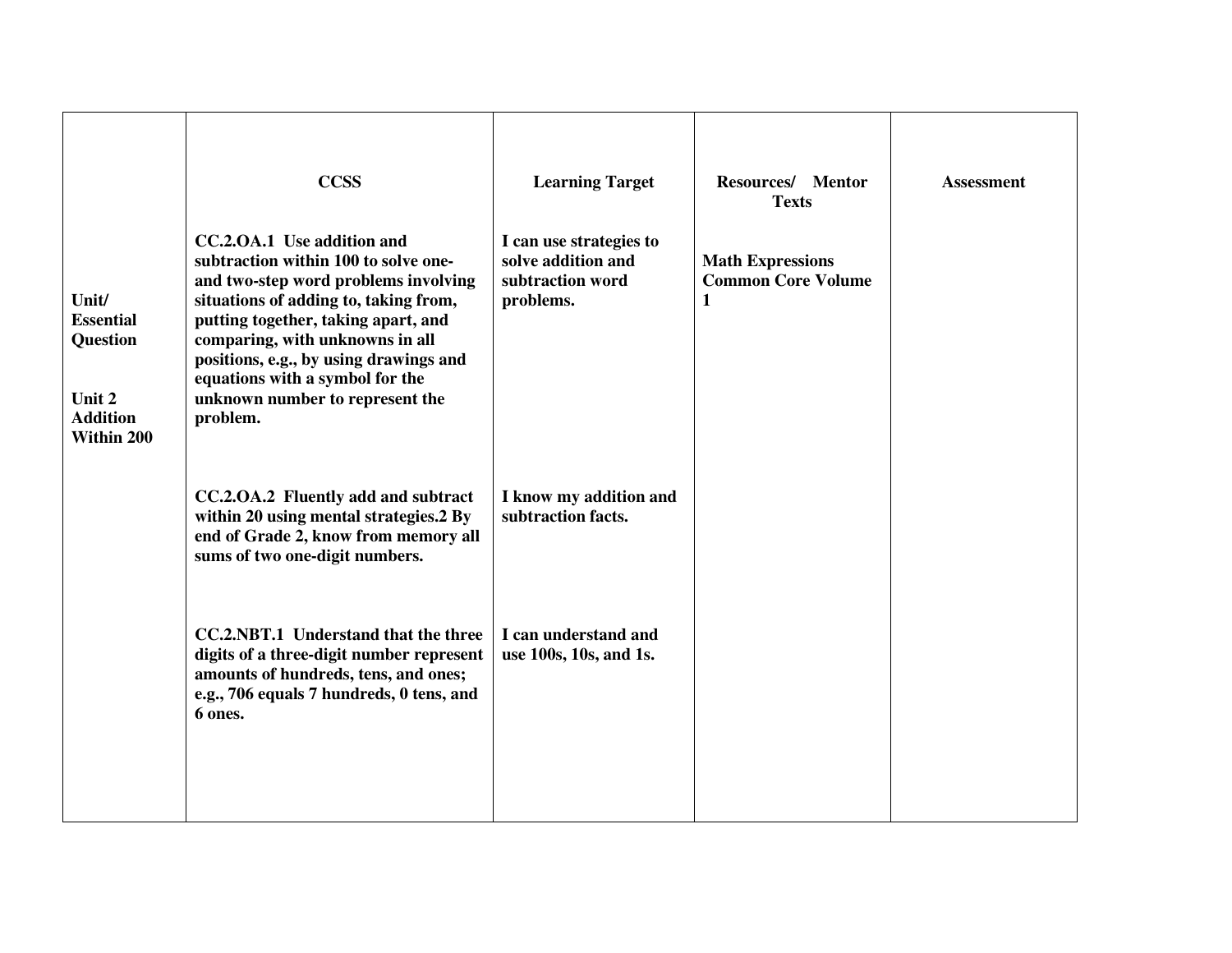| CC.2.NBT.1a 100 can be thought of as<br>a bundle of ten tens - called a<br>"hundred."                                                                                                  | I can identify a "bundle"<br>as 100.                          |  |
|----------------------------------------------------------------------------------------------------------------------------------------------------------------------------------------|---------------------------------------------------------------|--|
| CC.2.NBT.2 Count within 1000; skip-<br>count by 5s, 10s, and 100s.                                                                                                                     | I can count to 1000 using<br>1's, 5s, 10s and 100s.           |  |
| <b>CC.2.NBT.3 Read and write numbers</b><br>to 1000 using base-ten numerals,<br>number names, and expanded form.                                                                       | I can read and write<br>numbers to 1000 in<br>different ways. |  |
| CC.2.NBT.4 Compare two three-digit<br>numbers based on meanings of the<br>hundreds, tens, and ones digits, using >,<br>=, and < symbols to record the results<br>of comparisons.       | I can compare 3-digit<br>numbers using $\lt$ , $=$ , $\gt$ .  |  |
| CC.2.NBT.5 Fluently add and subtract<br>within 100 using strategies based on<br>place value, properties of operations,<br>and/or the relationship between<br>addition and subtraction. | I can add 2-digit<br>numbers.                                 |  |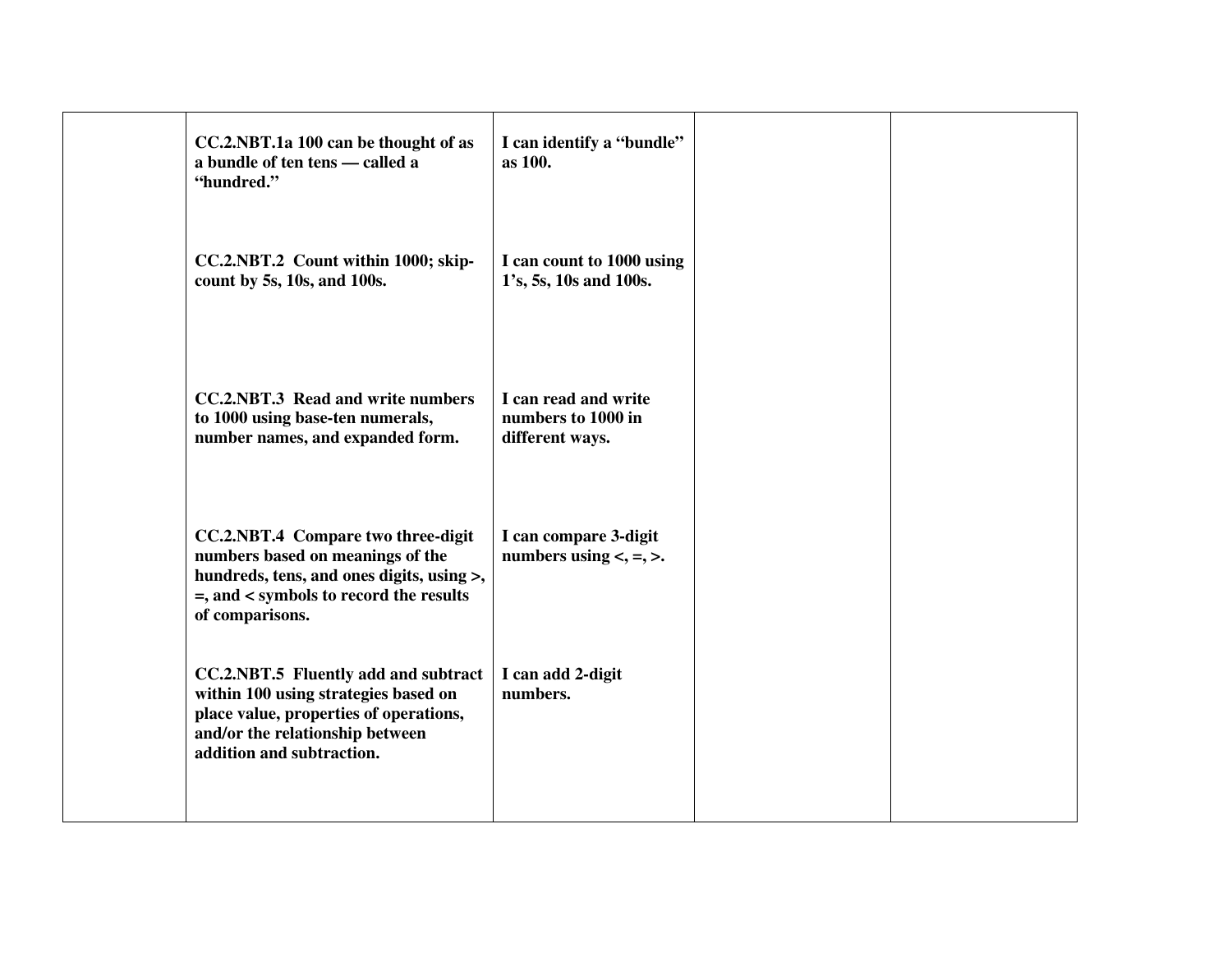| CC.2.NBT.7 Add and subtract within<br>1000, using concrete models or<br>drawings and strategies based on place<br>value, properties of operations, and/or<br>the relationship between addition and<br>subtraction; relate the strategy to a<br>written method. Understand that in<br>adding or subtracting three-digit<br>numbers, one adds or subtracts<br>hundreds and hundreds, tens and tens,<br>ones and ones; and sometimes it is<br>necessary to compose or decompose<br>tens or hundreds. | I can add and subtract<br>with regrouping.                                                  |                        |
|---------------------------------------------------------------------------------------------------------------------------------------------------------------------------------------------------------------------------------------------------------------------------------------------------------------------------------------------------------------------------------------------------------------------------------------------------------------------------------------------------|---------------------------------------------------------------------------------------------|------------------------|
| CC.2.NBT.8 Mentally add 10 or 100 to<br>a given number 100–900, and mentally<br>subtract 10 or 100 from a given<br>number 100-900.                                                                                                                                                                                                                                                                                                                                                                | I can add 10s and 100s in<br>my head.                                                       |                        |
| CC.2.NBT.9 Explain why addition and<br>subtraction strategies work, using place<br>value and the properties of operations.                                                                                                                                                                                                                                                                                                                                                                        | I can explain why I need<br>to use addition or<br>subtraction to help me<br>solve problems. |                        |
| CC.2.NBT.6 Add up to four two-digit<br>numbers using strategies based on<br>place value and properties of operation.                                                                                                                                                                                                                                                                                                                                                                              | I can add more than 2<br>big numbers.                                                       | Unit 2 review and test |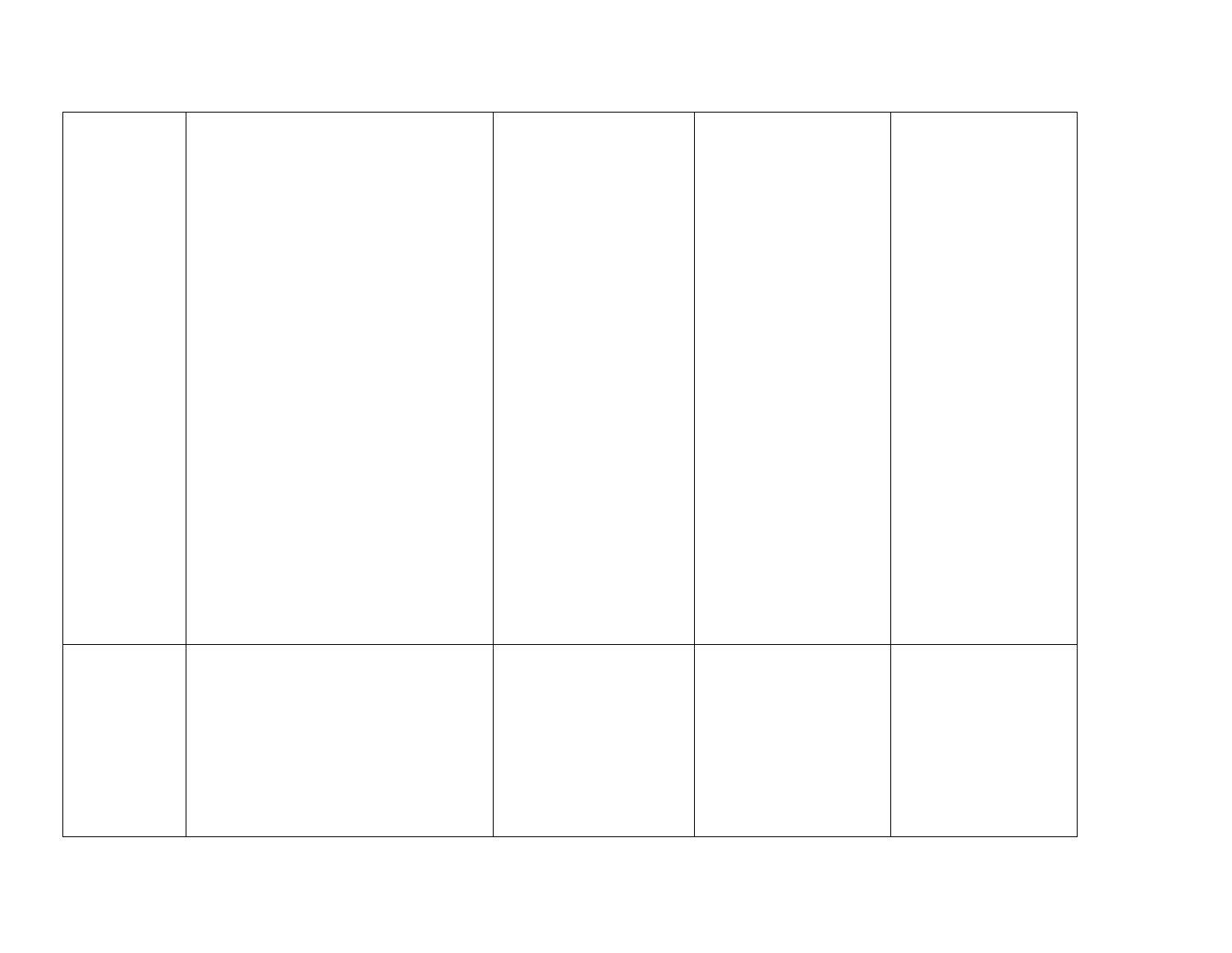| $\overline{\text{Unit}}$ | <b>CCSS</b>                              | <b>Learning Target</b>    | Resources/<br><b>Mentor</b> | <b>Assessment</b> |
|--------------------------|------------------------------------------|---------------------------|-----------------------------|-------------------|
|                          |                                          |                           | <b>Texts</b>                |                   |
| <b>Essential</b>         |                                          |                           |                             |                   |
| <b>Question</b>          |                                          |                           |                             |                   |
|                          |                                          |                           |                             |                   |
|                          | CC.2.OA.2 Fluently add and subtract      | I know my addition        |                             |                   |
| Unit 3                   | within 20 using mental strategies. By    | facts.                    | <b>Math Expressions</b>     |                   |
|                          | end of Grade 2, know from memory all     |                           | <b>Common Core Volume</b>   |                   |
| <b>Length and</b>        | sums of two one-digit numbers.           |                           | $\mathbf{1}$                |                   |
| <b>Shapes</b>            |                                          |                           |                             |                   |
|                          |                                          |                           |                             |                   |
|                          | CC.2.NBT.6 Add up to four two-digit      | I can add more than 2     |                             |                   |
|                          | numbers using strategies based on        | big numbers.              |                             |                   |
|                          | place value and properties of operation. |                           |                             |                   |
|                          |                                          |                           |                             |                   |
|                          |                                          |                           |                             |                   |
|                          | CC.2.MD.1 Measure the length of an       |                           |                             |                   |
|                          | object by selecting and using            | I can use different tools |                             |                   |
|                          | appropriate tools such as rulers,        | to measure objects.       |                             |                   |
|                          | yardsticks, meter sticks, and measuring  |                           |                             |                   |
|                          | tapes.                                   |                           |                             |                   |
|                          |                                          |                           |                             |                   |
|                          |                                          |                           |                             |                   |
|                          | CC.2.MD.3 Estimate lengths using         |                           |                             |                   |
|                          | units of inches, feet, centimeters, and  | I can estimate the        |                             |                   |
|                          | meters.                                  | lengths of objects.       |                             |                   |
|                          |                                          |                           |                             |                   |
|                          |                                          |                           |                             |                   |
|                          |                                          |                           |                             |                   |
|                          |                                          |                           |                             |                   |
|                          |                                          |                           |                             |                   |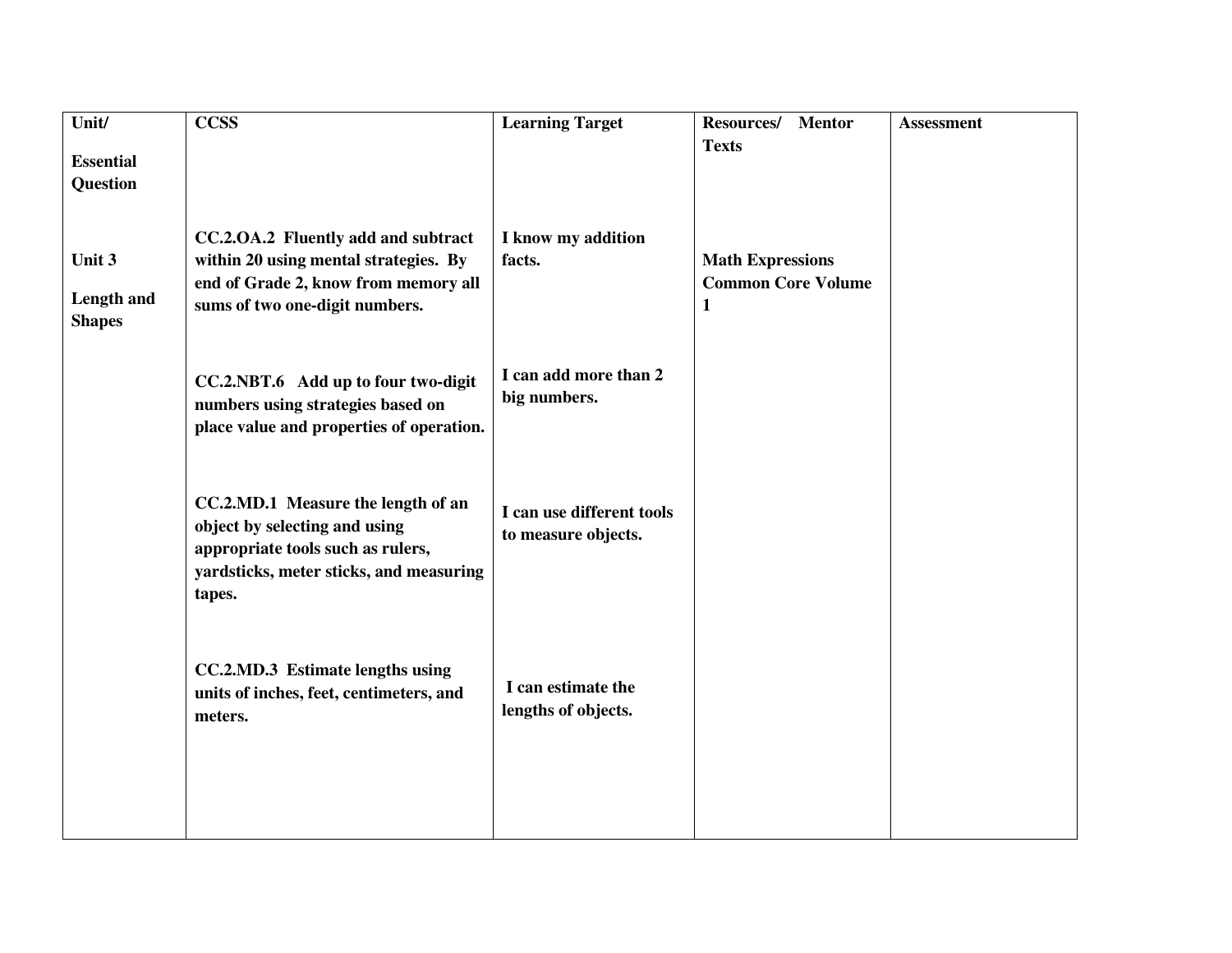| <b>CC.2.MD.4 Measure to determine how</b><br>much longer one object is than another,<br>expressing the length difference in<br>terms of a standard length unit.                                                        | I can compare the length<br>of 2 different objects.            |  |
|------------------------------------------------------------------------------------------------------------------------------------------------------------------------------------------------------------------------|----------------------------------------------------------------|--|
| CC.2.G.1 Recognize and draw shapes<br>having specified attributes, such as a<br>given number of angles or a given<br>number of equal faces.1 Identify<br>triangles, quadrilaterals, pentagons,<br>hexagons, and cubes. | I can name and draw<br>shapes.                                 |  |
| CC.2.NBT.4 Compare two three-digit<br>numbers based on meanings of the<br>hundreds, tens, and ones digits, using >,<br>=, and < symbols to record the results<br>of comparisons.                                       | I can compare 3-digit<br>numbers using $\lt$ , $=$ , and<br>>. |  |
| CC.2.NBT.5 Fluently add and subtract<br>within 100 using strategies based on<br>place value, properties of operations,<br>and/or the relationship between<br>addition and subtraction.                                 | I can add and subtract<br>3-digit numbers.                     |  |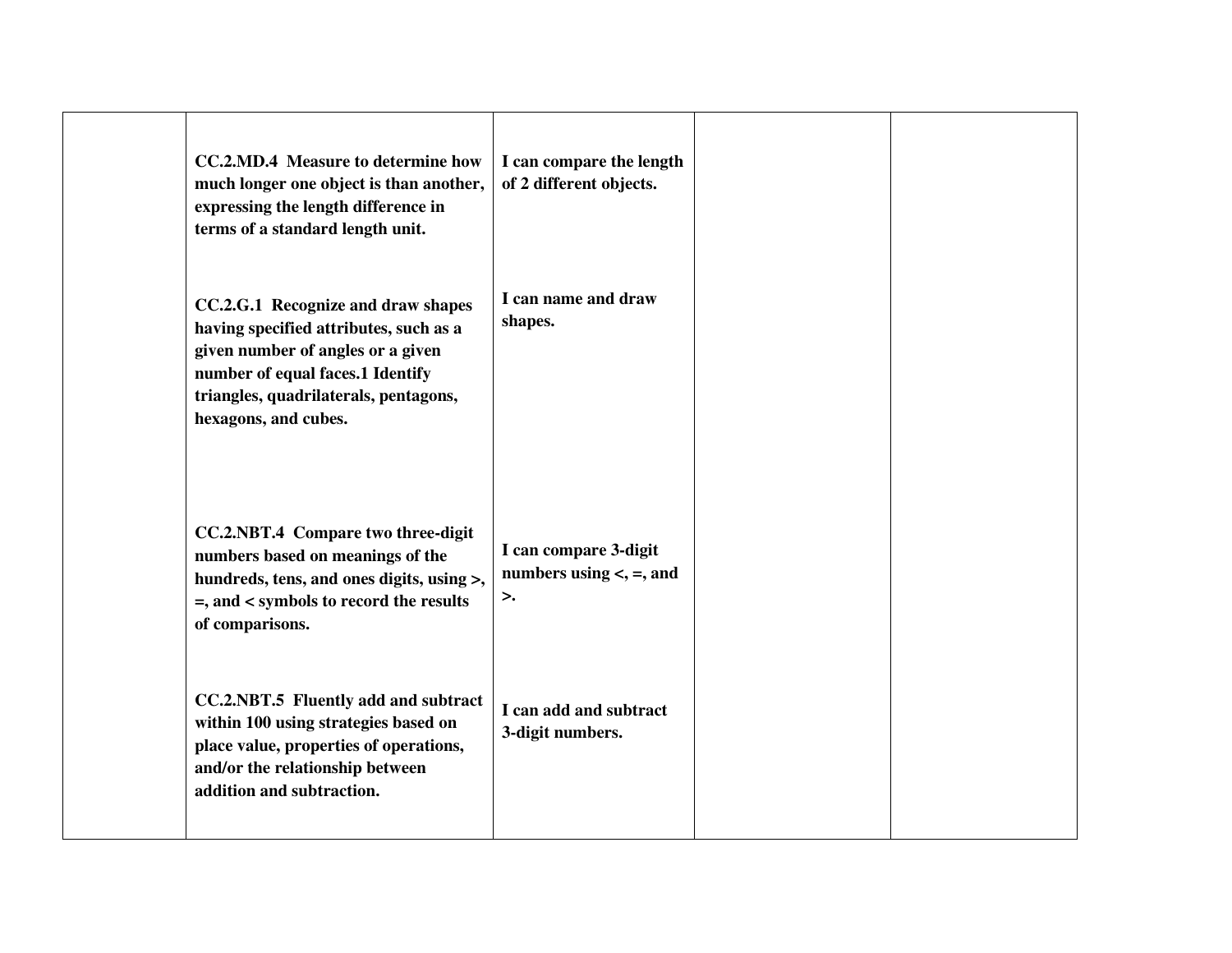| CC.2.MD.2 Measure the length of an<br>object twice, using length units of<br>different lengths for the two<br>measurements; describe how the two<br>measurements relate to the size of the<br>unit chosen.                                                                                              | I can compare the length<br>of an object using two<br>different units of<br>measurement. |                        |
|---------------------------------------------------------------------------------------------------------------------------------------------------------------------------------------------------------------------------------------------------------------------------------------------------------|------------------------------------------------------------------------------------------|------------------------|
| <b>CC.2.MD.9</b> Generate measurement<br>data by measuring lengths of several<br>objects to the nearest whole unit, or by<br>making repeated measurements of the<br>same object. Show the measurements<br>by making a line plot, where the<br>horizontal scale is marked off in whole-<br>number units. | I can make a table to<br>organize data and use a<br>table to make a line plot.           | Unit 3 review and test |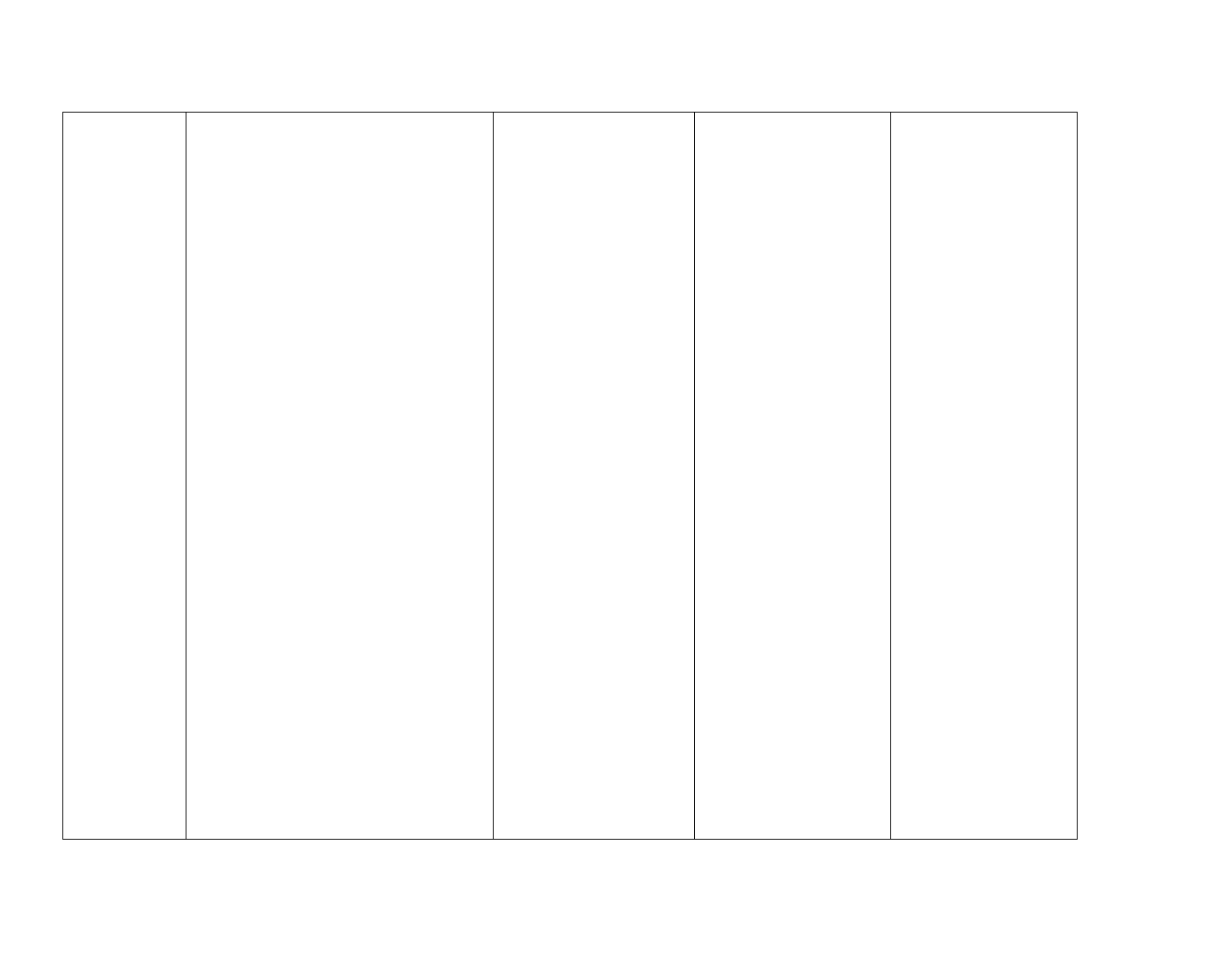| Unit/<br><b>Essential</b><br><b>Question</b><br>Unit 4<br>Subtract 2-<br><b>Digit</b><br><b>Numbers</b> | <b>CCSS</b><br>CC.2.NBT.7 Add and subtract within<br>1000, using concrete models or<br>drawings and strategies based on place<br>value, properties of operations, and/or<br>the relationship between addition and<br>subtraction; relate the strategy to a<br>written method. Understand that in<br>adding or subtracting three-digit<br>numbers, one adds or subtracts<br>hundreds and hundreds, tens and tens,<br>ones and ones; and sometimes it is<br>necessary to compose or decompose<br>tens or hundreds. | <b>Learning Target</b><br>I can add and subtract<br>with regrouping. | Resources/<br><b>Mentor</b><br><b>Texts</b><br><b>Math Expressions</b><br><b>Common Core Volume</b><br>$\boldsymbol{2}$ | <b>Assessment</b> |
|---------------------------------------------------------------------------------------------------------|------------------------------------------------------------------------------------------------------------------------------------------------------------------------------------------------------------------------------------------------------------------------------------------------------------------------------------------------------------------------------------------------------------------------------------------------------------------------------------------------------------------|----------------------------------------------------------------------|-------------------------------------------------------------------------------------------------------------------------|-------------------|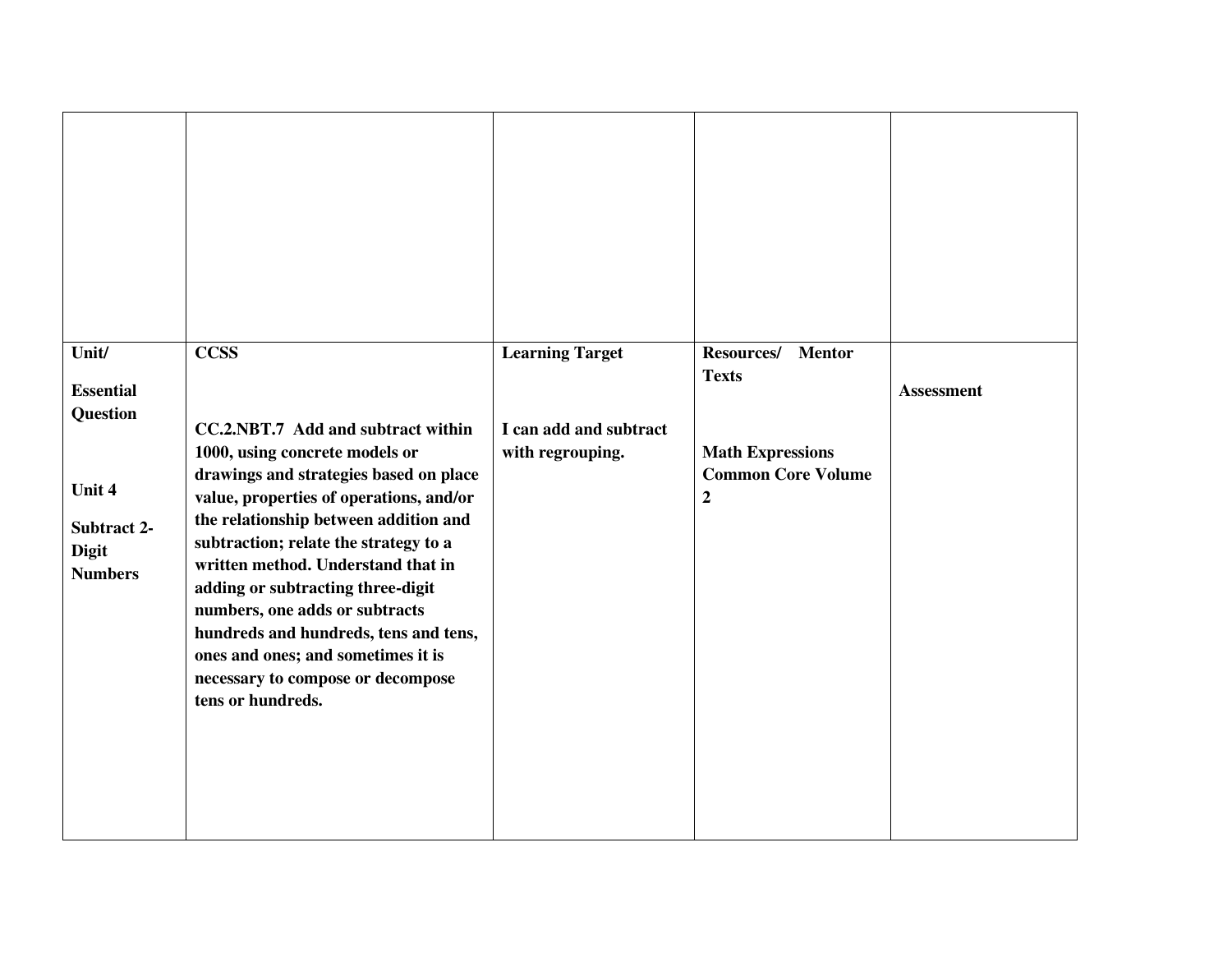| CC.2.MD.8 Solve word problems<br>involving dollar bills, quarters, dimes,<br>nickels, and pennies, using \$ and $\varphi$<br>symbols appropriately. Example: If<br>you have 2 dimes and 3 pennies, how<br>many cents do you have?                                                                                                                         | I can money to help me<br>solve words problems.             |  |
|-----------------------------------------------------------------------------------------------------------------------------------------------------------------------------------------------------------------------------------------------------------------------------------------------------------------------------------------------------------|-------------------------------------------------------------|--|
| CC.2.OA.1 Use addition and<br>subtraction within 100 to solve one-<br>and two-step word problems involving<br>situations of adding to, taking from,<br>putting together, taking apart, and<br>comparing, with unknowns in all<br>positions, e.g., by using drawings and<br>equations with a symbol for the<br>unknown number to represent the<br>problem. | I can use strategies to<br>solve addition word<br>problems. |  |
| CC.2.NBT.1 Understand that the three<br>digits of a three-digit number represent<br>amounts of hundreds, tens, and ones;<br>e.g., 706 equals 7 hundreds, 0 tens, and<br>6 ones.                                                                                                                                                                           | I can understand and<br>use 100s, 10s, and 1s.              |  |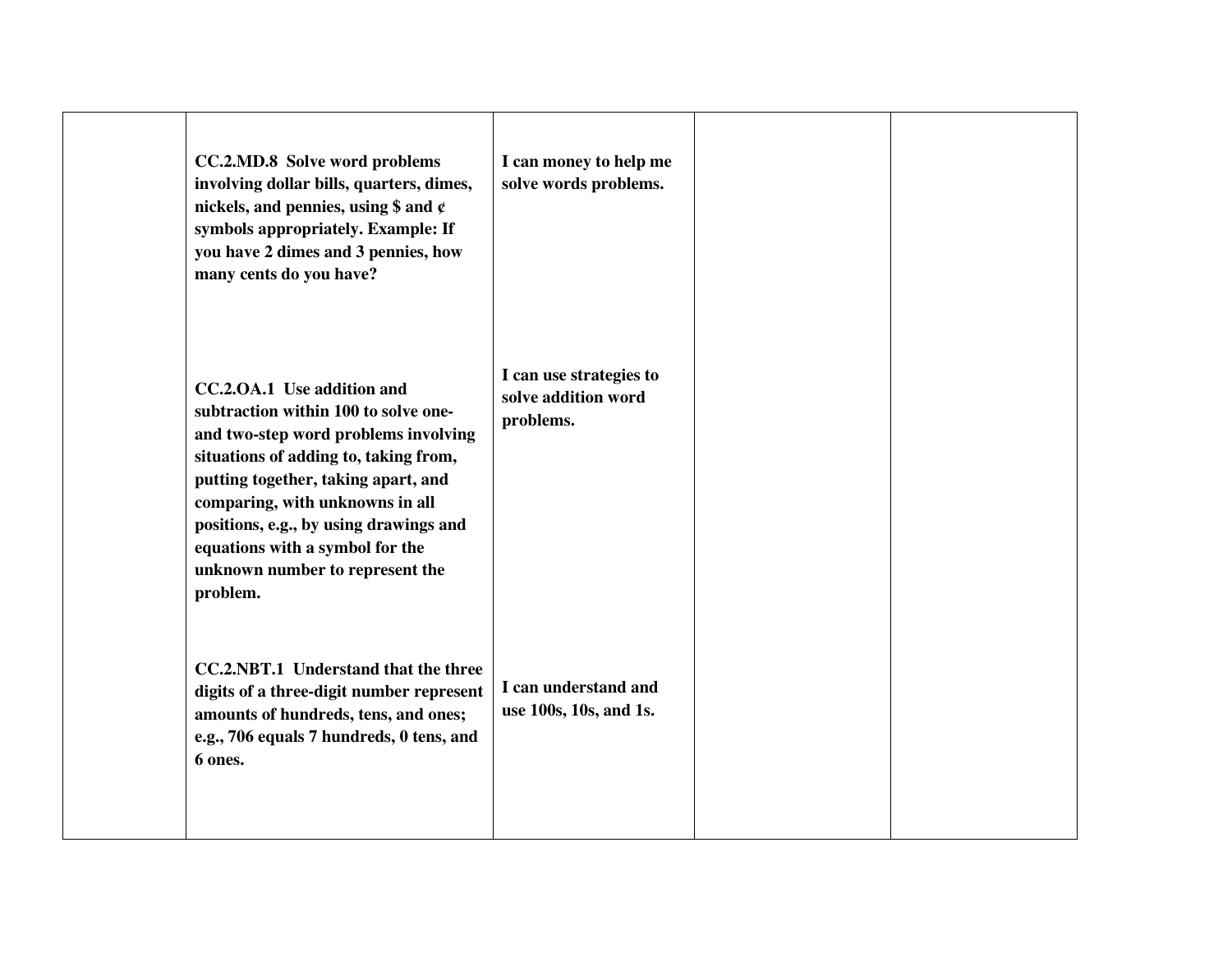| CC.2.NBT.1a 100 can be thought of as<br>a bundle of ten tens - called a<br>"hundred."                                                                                                  | I can identify a "bundle"<br>as 100.                               |  |
|----------------------------------------------------------------------------------------------------------------------------------------------------------------------------------------|--------------------------------------------------------------------|--|
| CC.2.NBT.1b The numbers 100, 200,<br>300, 400, 500, 600, 700, 800, 900 refer to<br>one, two, three, four, five, six, seven,<br>eight, or nine hundreds (and 0 tens and<br>$0$ ones).   | I know the hundreds<br>numbers are the same as<br>short word form. |  |
| CC.2.NBT.5 Fluently add and subtract<br>within 100 using strategies based on<br>place value, properties of operations,<br>and/or the relationship between<br>addition and subtraction. | I can add and subtract<br>3-digit numbers.                         |  |
|                                                                                                                                                                                        |                                                                    |  |
|                                                                                                                                                                                        |                                                                    |  |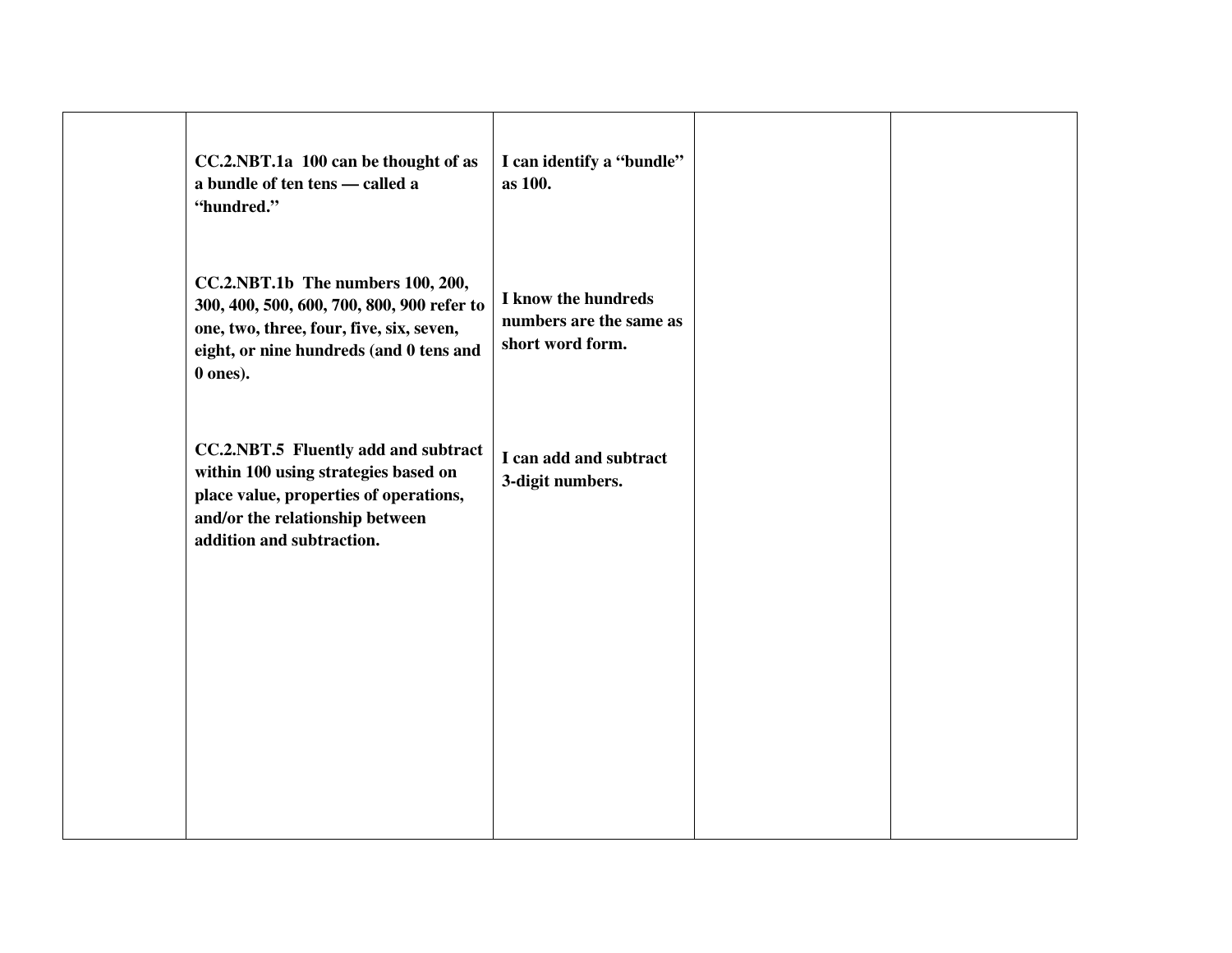| CC.2.NBT.7 Add and subtract within<br>1000, using concrete models or<br>drawings and strategies based on place<br>value, properties of operations, and/or<br>the relationship between addition and<br>subtraction; relate the strategy to a<br>written method. Understand that in<br>adding or subtracting three-digit<br>numbers, one adds or subtracts<br>hundreds and hundreds, tens and tens,<br>ones and ones; and sometimes it is<br>necessary to compose or decompose<br>tens or hundreds. | I can add and subtract<br>with regrouping.                                                  |  |
|---------------------------------------------------------------------------------------------------------------------------------------------------------------------------------------------------------------------------------------------------------------------------------------------------------------------------------------------------------------------------------------------------------------------------------------------------------------------------------------------------|---------------------------------------------------------------------------------------------|--|
| CC.2.NBT.9 Explain why addition and<br>subtraction strategies work, using place<br>value and the properties of operations.                                                                                                                                                                                                                                                                                                                                                                        | I can explain why I need<br>to use addition or<br>subtraction to help me<br>solve problems. |  |
| CC.2.MD.8 Solve word problems<br>involving dollar bills, quarters, dimes,<br>nickels, and pennies, using \$ and $\varphi$<br>symbols appropriately. Example: If<br>you have 2 dimes and 3 pennies, how<br>many cents do you have?                                                                                                                                                                                                                                                                 | I can count money to<br>help me solve word<br>problems.                                     |  |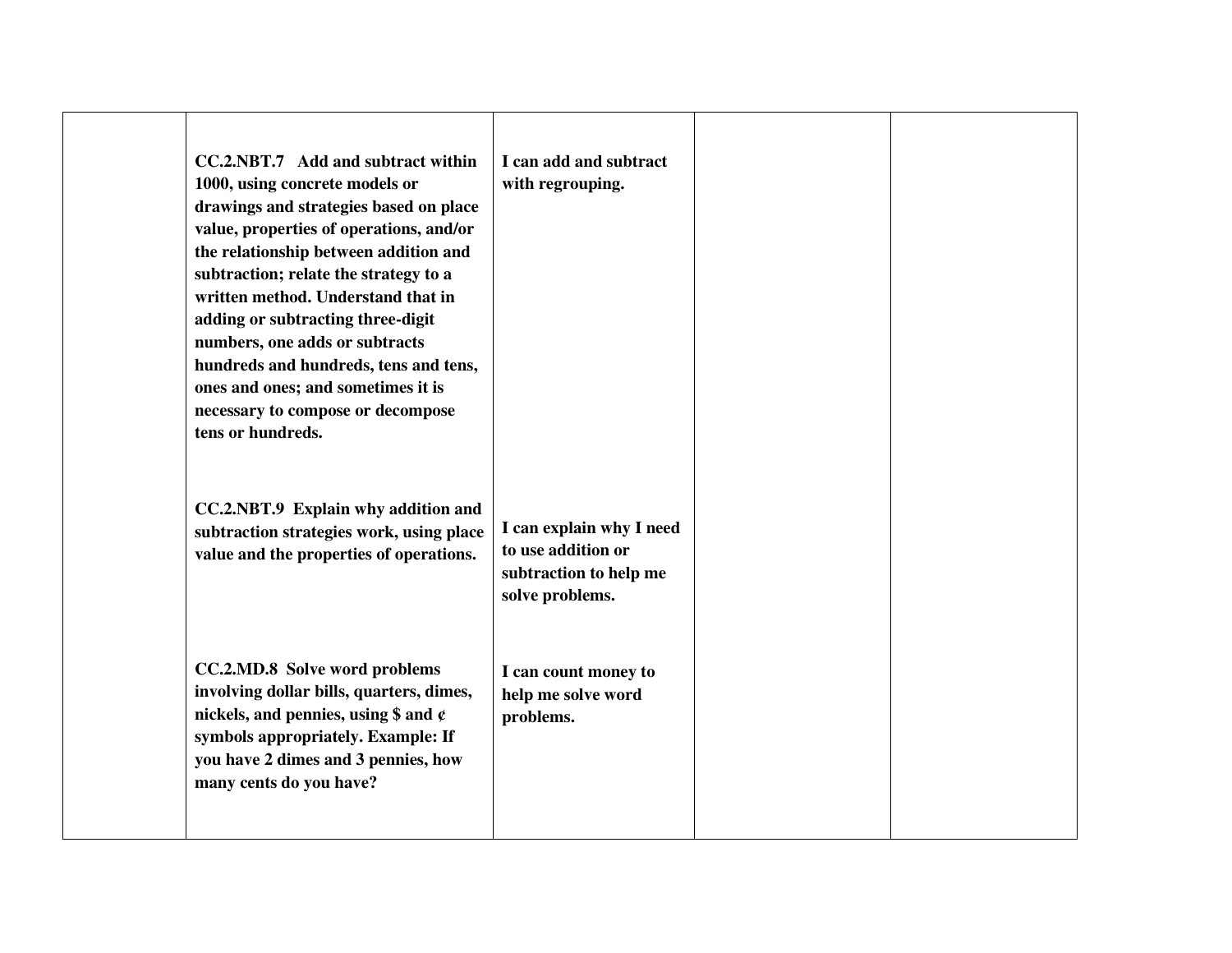| CC.2.OA.2 Fluently add and subtract<br>within 20 using mental strategies.2 By<br>end of Grade 2, know from memory all<br>sums of two one-digit numbers.       | know my addition and<br>subtraction facts.          |  |
|---------------------------------------------------------------------------------------------------------------------------------------------------------------|-----------------------------------------------------|--|
| CC.2.NBT.2 Count within 1000; skip-<br>count by 5s, 10s, and 100s.                                                                                            | I can count to 1000 using<br>1s, 5s, 10s, and 100s. |  |
| CC.2.NBT.6 Add up to four two-digit<br>numbers using strategies based on<br>place value and properties of operation.                                          | I can add more than 2<br>big numbers.               |  |
| CC.2.MD.1 Measure the length of an<br>object by selecting and using<br>appropriate tools such as rulers,<br>yardsticks, meter sticks, and measuring<br>tapes. | I can use different tools<br>to measure objects.    |  |
| CC.2.MD.3 Estimate lengths using<br>units of inches, feet, centimeters, and<br>meters.                                                                        | I can estimate the<br>lengths of objects.           |  |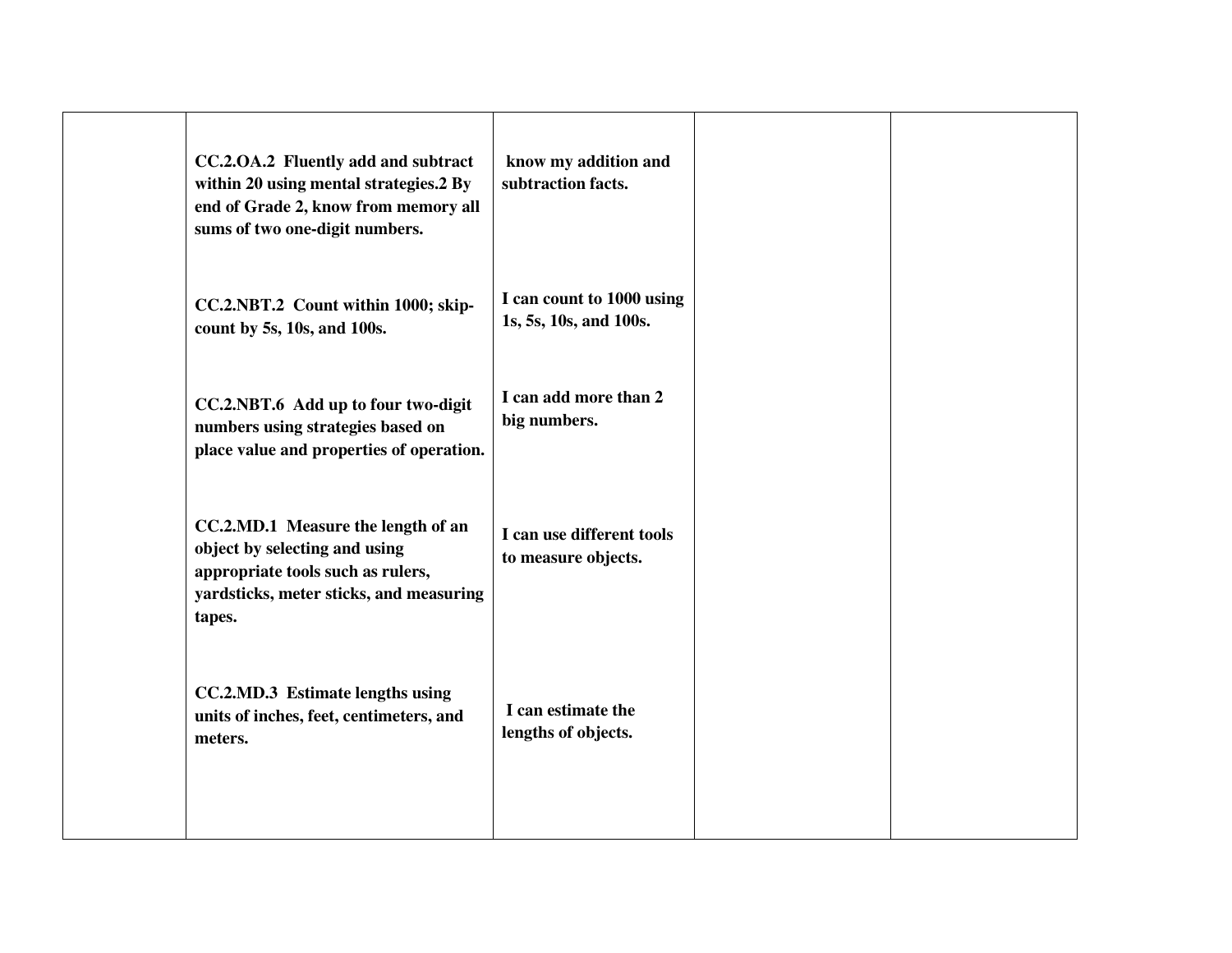| <b>CC.2.MD.4</b> Measure to determine how<br>much longer one object is than another,<br>expressing the length difference in<br>terms of a standard length unit.                                                                                                                            | I can compare the length<br>of 2 different objects.                     |                        |
|--------------------------------------------------------------------------------------------------------------------------------------------------------------------------------------------------------------------------------------------------------------------------------------------|-------------------------------------------------------------------------|------------------------|
| <b>CC.2.MD.5 Use addition and</b><br>subtraction within 100 to solve word<br>problems involving lengths that are<br>given in the same units, e.g., by using<br>drawings (such as drawings of rulers)<br>and equations with a symbol for the<br>unknown number to represent the<br>problem. | I can use addition and<br>subtraction to solve<br>measurement problems. | Unit 4 Review and Test |
|                                                                                                                                                                                                                                                                                            |                                                                         |                        |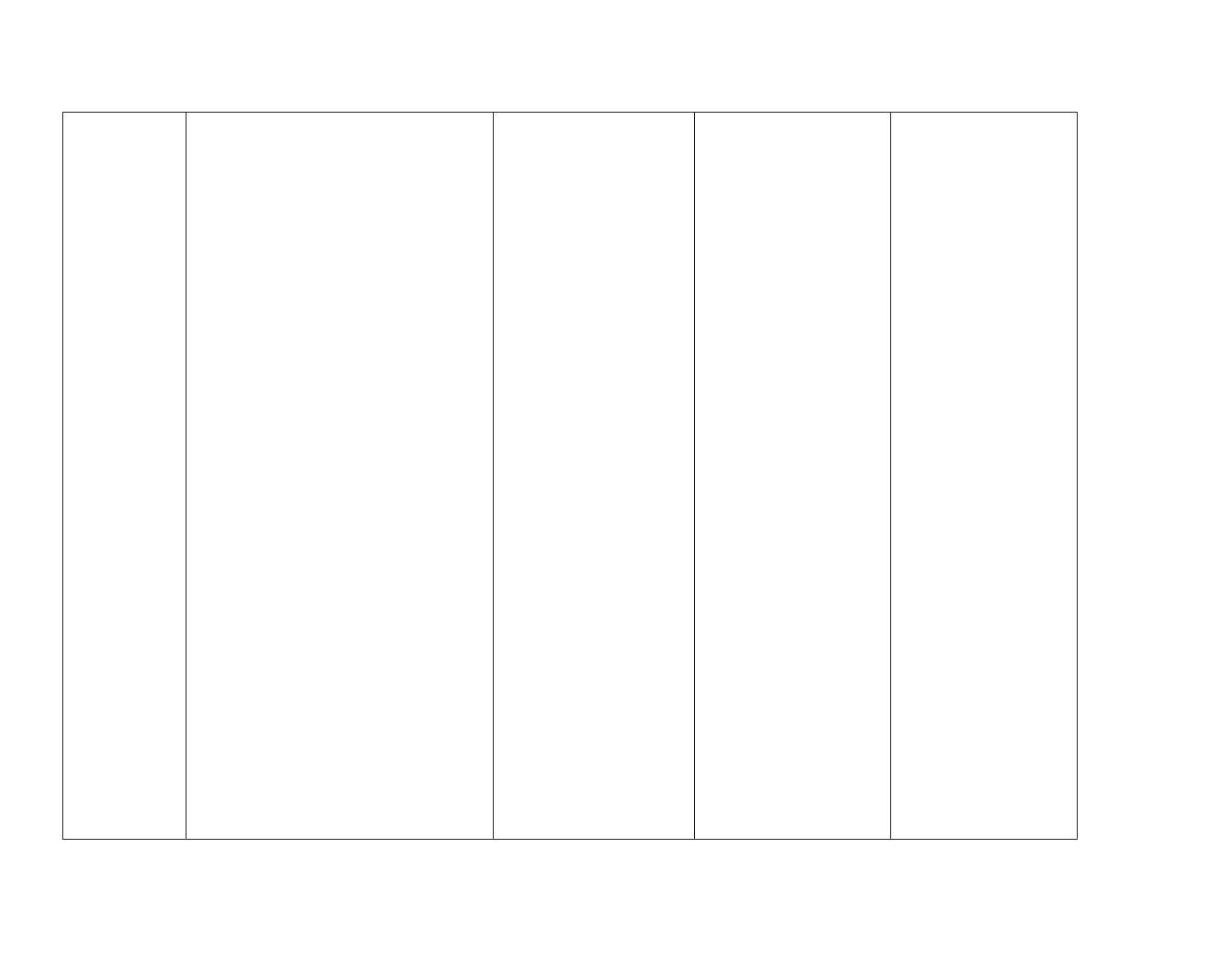| Unit/                           | <b>CCSS</b>                                                                                                                                                                                                                                                                                                                          | <b>Learning Target</b>                   | Resources/ Mentor         | <b>Assessment</b> |
|---------------------------------|--------------------------------------------------------------------------------------------------------------------------------------------------------------------------------------------------------------------------------------------------------------------------------------------------------------------------------------|------------------------------------------|---------------------------|-------------------|
| <b>Essential</b>                |                                                                                                                                                                                                                                                                                                                                      |                                          | <b>Texts</b>              |                   |
| <b>Question</b>                 | CC.2.NBT.2 Count within 1000; skip-                                                                                                                                                                                                                                                                                                  | I can count to 1000 using                |                           |                   |
|                                 | count by 5s, 10s, and 100s.                                                                                                                                                                                                                                                                                                          | 1s, 5s, 10s and 100s.                    | <b>Math Expressions</b>   |                   |
| Unit 5                          |                                                                                                                                                                                                                                                                                                                                      |                                          | <b>Common Core Volume</b> |                   |
|                                 |                                                                                                                                                                                                                                                                                                                                      |                                          | $\boldsymbol{2}$          |                   |
| <b>Time, Graphs</b><br>and Word | CC.2.MD.7 Tell and write time from<br>analog and digital clocks to the nearest                                                                                                                                                                                                                                                       | I can tell time to 5<br>minutes and can  |                           |                   |
| <b>Problems</b>                 | five minutes, using a.m. and p.m.                                                                                                                                                                                                                                                                                                    | understand a.m. and                      |                           |                   |
|                                 |                                                                                                                                                                                                                                                                                                                                      | p.m.                                     |                           |                   |
|                                 | CC.2.G.3 Partition circles and<br>rectangles into two, three, or four equal<br>shares, describe the shares using the<br>words halves, thirds, half of, a third of,<br>etc., and describe the whole as two<br>halves, three thirds, four fourths.<br>Recognize that equal shares of identical<br>wholes need not have the same shape. | I can divide shapes into<br>equal parts. |                           |                   |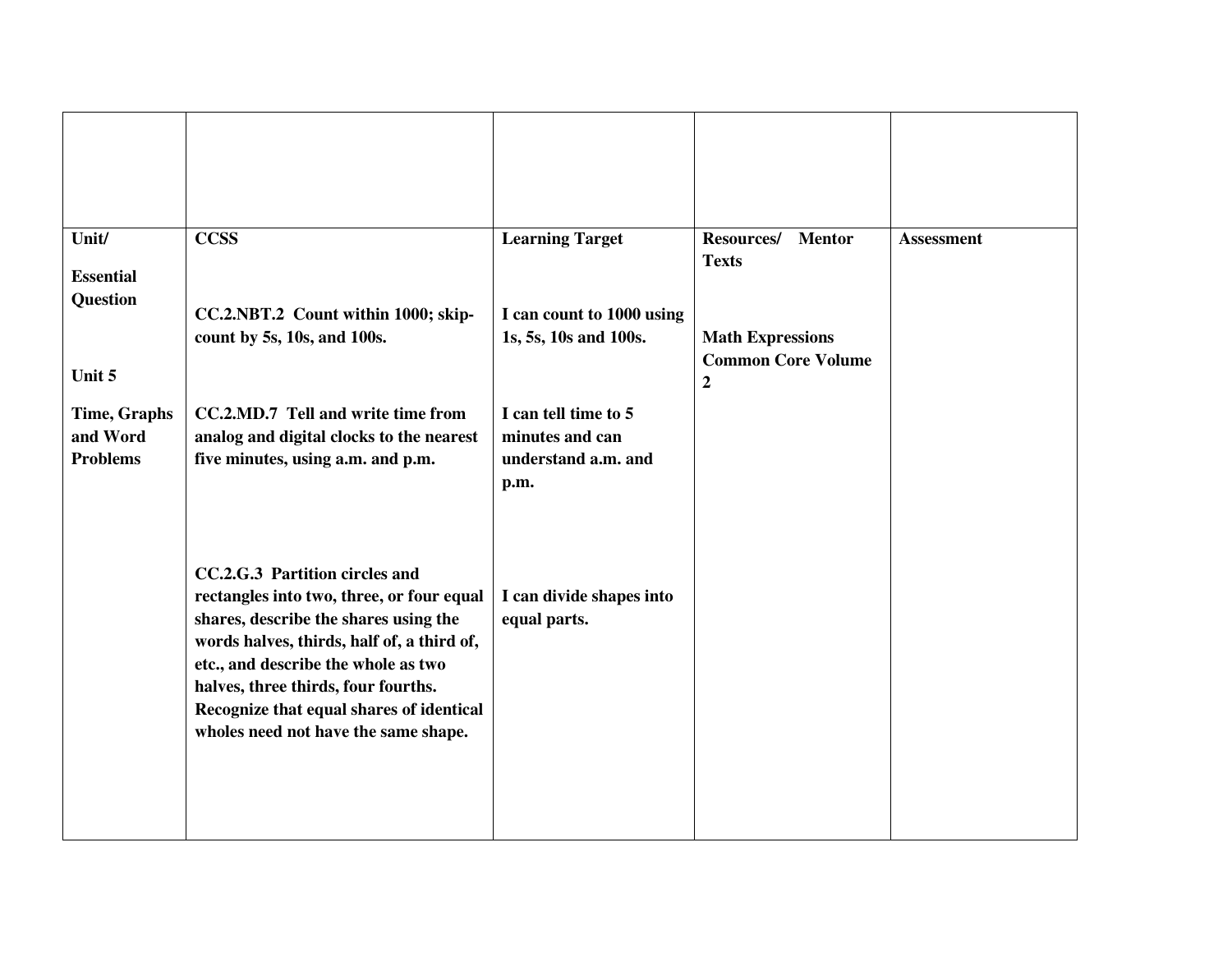| CC.2.OA.1 Use addition and<br>subtraction within 100 to solve one-<br>and two-step word problems involving<br>situations of adding to, taking from,<br>putting together, taking apart, and<br>comparing, with unknowns in all<br>positions, e.g., by using drawings and<br>equations with a symbol for the<br>unknown number to represent the<br>problem. | I can use strategies to<br>solves addition and<br>subtraction word<br>problems. |  |
|-----------------------------------------------------------------------------------------------------------------------------------------------------------------------------------------------------------------------------------------------------------------------------------------------------------------------------------------------------------|---------------------------------------------------------------------------------|--|
| CC.2.OA.2 Fluently add and subtract<br>within 20 using mental strategies.2 By<br>end of Grade 2, know from memory all<br>sums of two one-digit numbers.                                                                                                                                                                                                   | I know my addition and<br>subtraction facts.                                    |  |
| CC.2.MD.10 Draw a picture graph<br>and a bar graph (with single-unit scale)<br>to represent a data set with up to four<br>categories. Solve simple put-together,<br>take-apart, and compare problems1<br>using information presented in a bar<br>graph.                                                                                                   | I can make a graph.                                                             |  |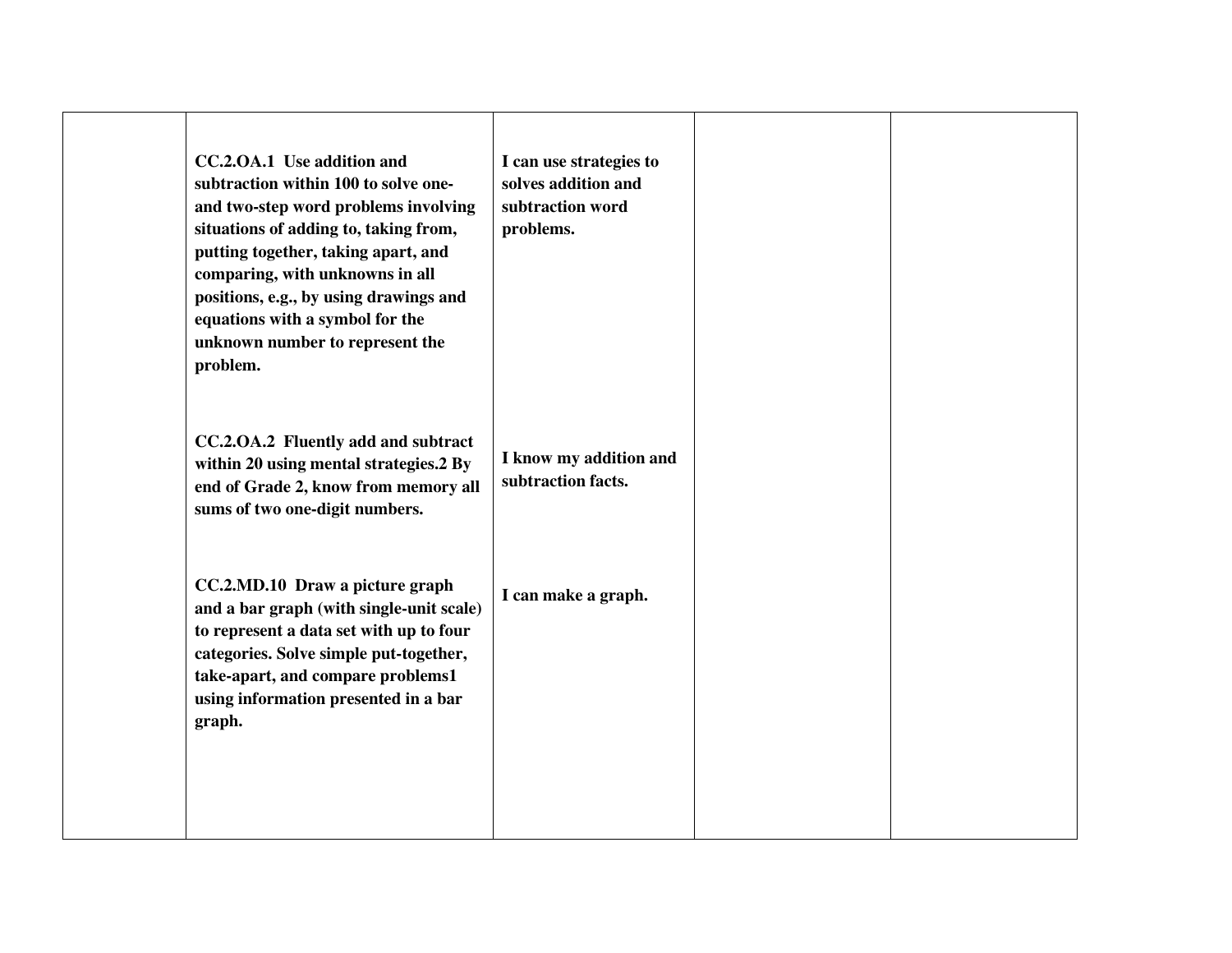| CC.2.NBT.4 Compare two three-digit<br>numbers based on meanings of the<br>hundreds, tens, and ones digits, using >,<br>$=$ , and $<$ symbols to record the results<br>of comparisons.  | I can compare 3-digit<br>numbers using $\lt$ , $=$ , and<br>$\geq$ . |                                         |
|----------------------------------------------------------------------------------------------------------------------------------------------------------------------------------------|----------------------------------------------------------------------|-----------------------------------------|
| CC.2.NBT.5 Fluently add and subtract<br>within 100 using strategies based on<br>place value, properties of operations,<br>and/or the relationship between<br>addition and subtraction. | I can add and subtract<br>3-digit numbers.                           |                                         |
| <b>CC.NBT.6 Add up to four two-digit</b><br>numbers using strategies based on<br>place value and properties of<br>operations.                                                          | I can add more than 2<br>big numbers.                                | <b>Unit 5 Review and</b><br><b>Test</b> |
|                                                                                                                                                                                        |                                                                      |                                         |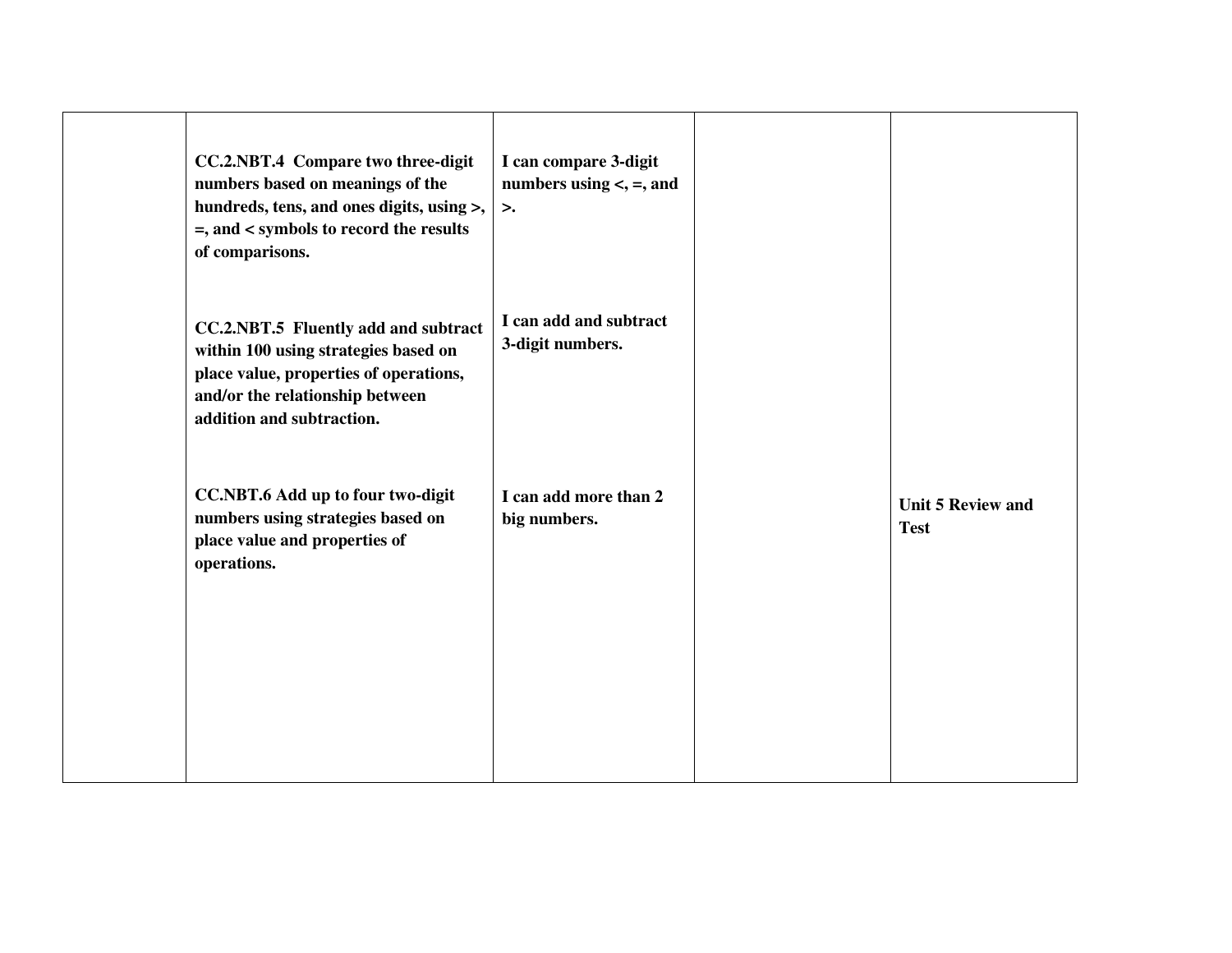| Unit/                                                          |                                                                                                                                                                                                                               |                                                                    | <b>Resources/</b><br><b>Mentor</b>                                       |                   |
|----------------------------------------------------------------|-------------------------------------------------------------------------------------------------------------------------------------------------------------------------------------------------------------------------------|--------------------------------------------------------------------|--------------------------------------------------------------------------|-------------------|
|                                                                |                                                                                                                                                                                                                               |                                                                    | <b>Texts</b>                                                             |                   |
| <b>Essential</b>                                               | <b>CCSS</b>                                                                                                                                                                                                                   | <b>Learning Target</b>                                             |                                                                          | <b>Assessment</b> |
| <b>Question</b>                                                |                                                                                                                                                                                                                               |                                                                    |                                                                          |                   |
| Unit 6<br>3-Digit<br><b>Addition and</b><br><b>Subtraction</b> | CC.2.NBT.1 Understand that the three<br>digits of a three-digit number represent<br>amounts of hundreds, tens, and ones;<br>e.g., 706 equals 7 hundreds, 0 tens, and<br>6 ones. Understand the following as<br>special cases: | I can understand and<br>use 100s, 10s, and 1s.                     | <b>Math Expressions</b><br><b>Common Core Volume</b><br>$\boldsymbol{2}$ |                   |
|                                                                |                                                                                                                                                                                                                               |                                                                    |                                                                          |                   |
|                                                                | CC.2.NBT.1a 100 can be thought of as<br>a bundle of ten tens - called a<br>"hundred."                                                                                                                                         | I can identify a "bundle"<br>as 100.                               |                                                                          |                   |
|                                                                | CC.2.NBT.1b The numbers 100, 200,<br>300, 400, 500, 600, 700, 800, 900 refer to<br>one, two, three, four, five, six, seven,<br>eight, or nine hundreds (and 0 tens and<br>0 ones).                                            | I know the hundreds<br>numbers are the same as<br>short word form. |                                                                          |                   |
|                                                                | CC.2.NBT.2 Count within 1000; skip-<br>count by 5s, 10s, and 100s.                                                                                                                                                            | I can count to 1000 using<br>1s, 5s, 10s and 100s.                 |                                                                          |                   |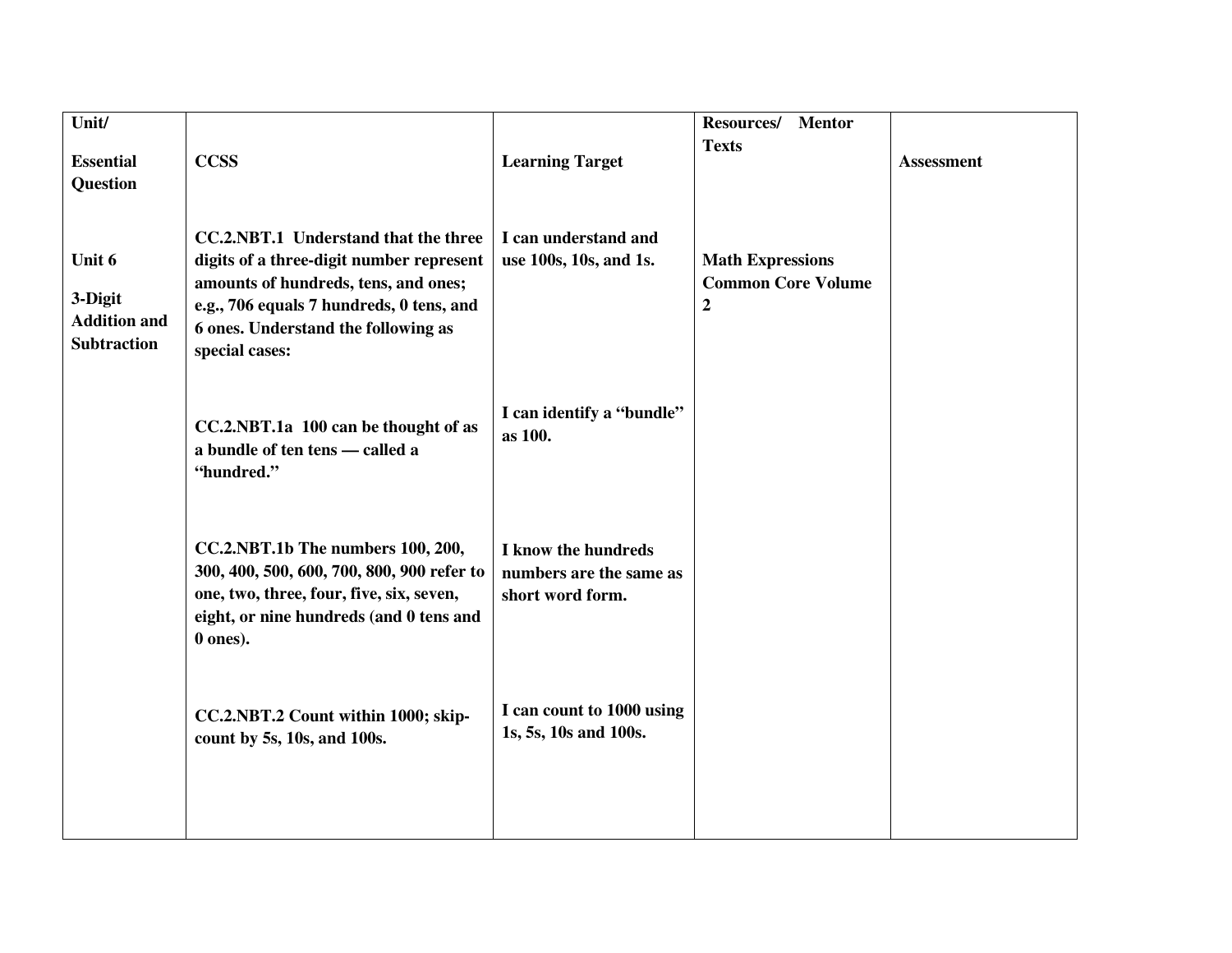| <b>CC.2.NBT.3 Read and write numbers</b><br>to 1000 using base-ten numerals,<br>number names, and expanded form.                                                                                                                                                                                                                                                                                                                                                                                  | I can read read and<br>write numbers to 1000 in<br>different ways. |  |
|---------------------------------------------------------------------------------------------------------------------------------------------------------------------------------------------------------------------------------------------------------------------------------------------------------------------------------------------------------------------------------------------------------------------------------------------------------------------------------------------------|--------------------------------------------------------------------|--|
| <b>CC.2.NBT.4 Compare two three-digit</b><br>numbers based on meanings of the<br>hundreds, tens, and ones digits, using >,<br>=, and < symbols to record the results<br>of comparisons.                                                                                                                                                                                                                                                                                                           | I can compare 3-digit<br>numbers using $\lt$ , $=$ , and<br>>.     |  |
| CC.2.NBT.7 Add and subtract within<br>1000, using concrete models or<br>drawings and strategies based on place<br>value, properties of operations, and/or<br>the relationship between addition and<br>subtraction; relate the strategy to a<br>written method. Understand that in<br>adding or subtracting three-digit<br>numbers, one adds or subtracts<br>hundreds and hundreds, tens and tens,<br>ones and ones; and sometimes it is<br>necessary to compose or decompose<br>tens or hundreds. | I can add and subtract<br>with regrouping.                         |  |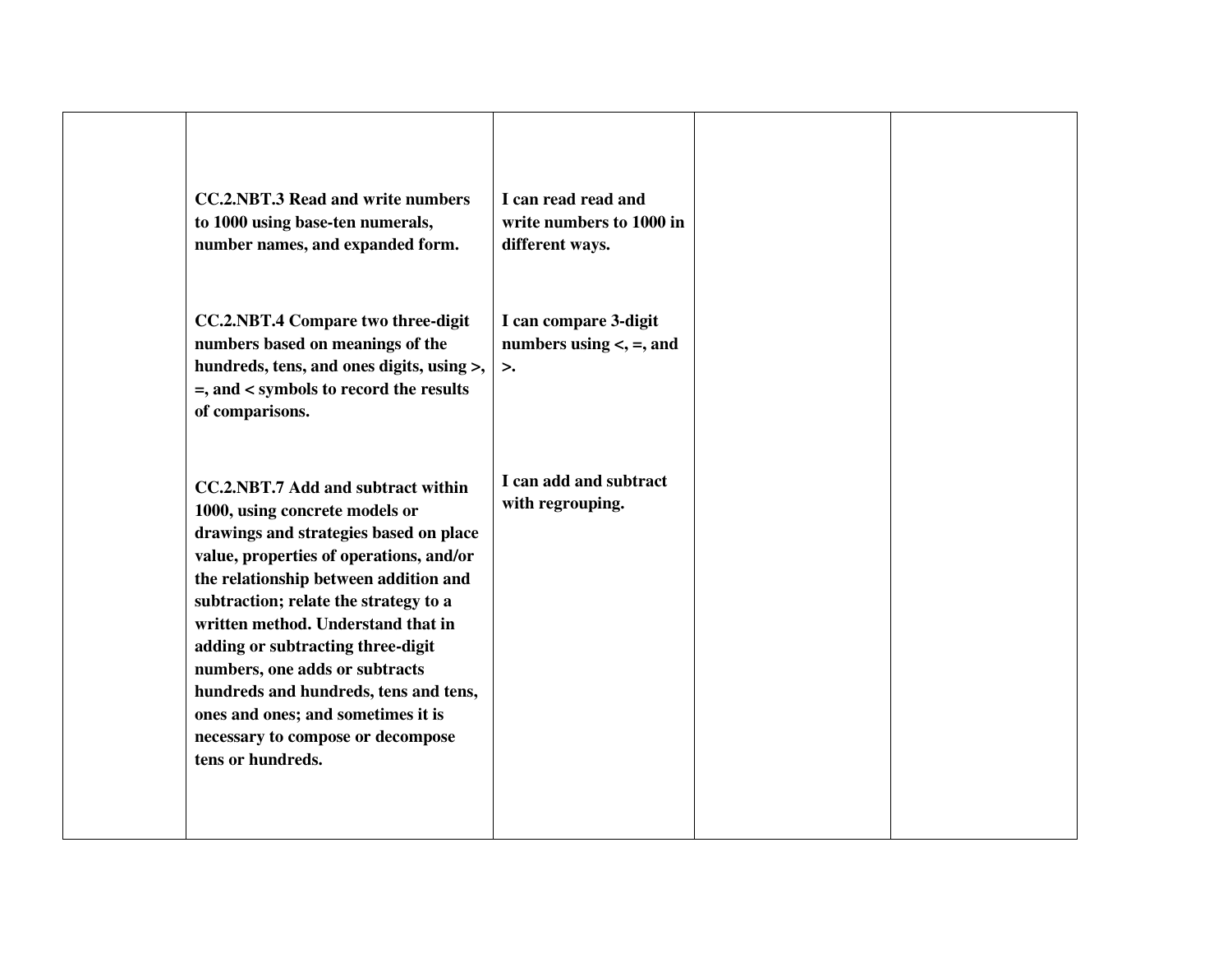| CC.2.NBT.8 Mentally add 10 or 100 to<br>a given number 100–900, and mentally<br>subtract 10 or 100 from a given<br>number 100-900.                                                                                                                                                                                                                        | I can add and subtract<br>tens and hundreds in my<br>head.                                  |
|-----------------------------------------------------------------------------------------------------------------------------------------------------------------------------------------------------------------------------------------------------------------------------------------------------------------------------------------------------------|---------------------------------------------------------------------------------------------|
| <b>CC.2.NBT.9 Explain why addition and</b><br>subtraction strategies work, using place<br>value and the properties of operations.                                                                                                                                                                                                                         | I can explain why I need<br>to use addition or<br>subtraction to help me<br>solve problems. |
| CC.2.MD.8 Solve word problems<br>involving dollar bills, quarters, dimes,<br>nickels, and pennies, using $\frac{1}{2}$ and $\frac{1}{2}$<br>symbols appropriately. Example: If<br>you have 2 dimes and 3 pennies, how<br>many cents do you have?                                                                                                          | I can count money to<br>help me solve word<br>problems.                                     |
| CC.2.OA.1 Use addition and<br>subtraction within 100 to solve one-<br>and two-step word problems involving<br>situations of adding to, taking from,<br>putting together, taking apart, and<br>comparing, with unknowns in all<br>positions, e.g., by using drawings and<br>equations with a symbol for the<br>unknown number to represent the<br>problem. | I can use strategies to<br>solve addition and<br>subtraction word<br>problems.              |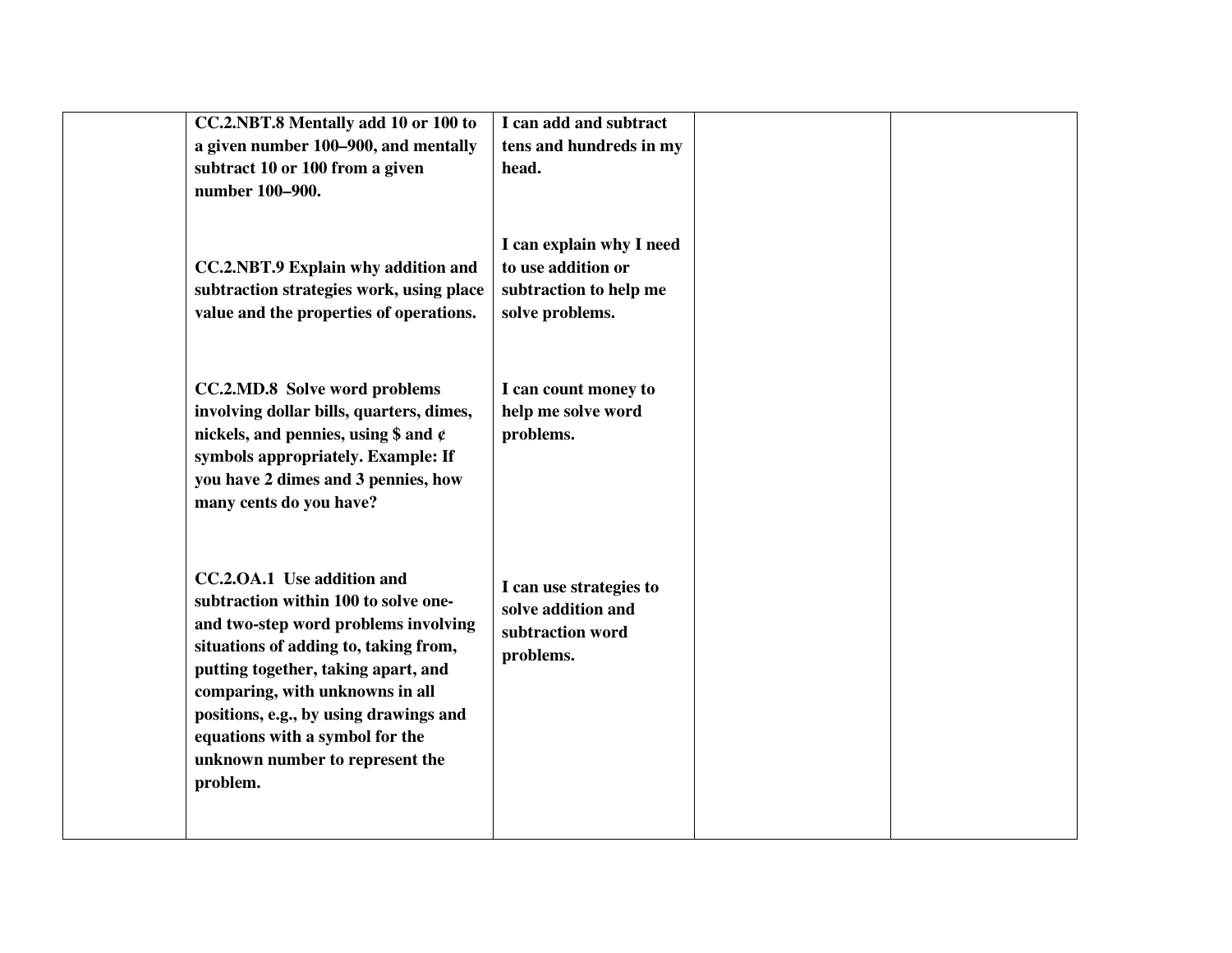| <b>CC.2.NBT.5</b> Fluently add and subtract<br>within 100 using strategies based on<br>place value, properties of operations,<br>and/or the relationship between<br>addition and subtraction. | I can add and subtract<br>3-digit numbers. |  | <b>Unit 6 Review and</b><br><b>Test</b> |
|-----------------------------------------------------------------------------------------------------------------------------------------------------------------------------------------------|--------------------------------------------|--|-----------------------------------------|
|-----------------------------------------------------------------------------------------------------------------------------------------------------------------------------------------------|--------------------------------------------|--|-----------------------------------------|

| Unit/<br><b>Essential</b><br>Question                                                       | <b>CCSS</b>                                                                                                                                                                                                                                | <b>Learning Target</b>                                                     | <b>Resources/</b><br><b>Mentor</b><br><b>Texts</b>                       | <b>Assessment</b> |
|---------------------------------------------------------------------------------------------|--------------------------------------------------------------------------------------------------------------------------------------------------------------------------------------------------------------------------------------------|----------------------------------------------------------------------------|--------------------------------------------------------------------------|-------------------|
| Unit 7<br>Arrays, Equal<br>Shares, and<br><b>Adding or</b><br><b>Subtracting</b><br>Lengths | CC.2.OA.3 Determine whether a<br>group of objects (up to 20) has an odd<br>or even number of members, e.g., by<br>pairing objects or counting them by 2s;<br>write an equation to express an even<br>number as a sum of two equal addends. | I can group objects to<br>tell if a number is odd or<br>even.              | <b>Math Expressions</b><br><b>Common Core Volume</b><br>$\boldsymbol{2}$ |                   |
|                                                                                             | CC.2.0A.4 Use addition to find the<br>total number of objects arranged in<br>rectangular arrays with up to 5 rows<br>and up to 5 columns; write an equation<br>to express the total as a sum of equal<br>addends.                          | I can use repeated<br>addition to help me<br>understand<br>multiplication. |                                                                          |                   |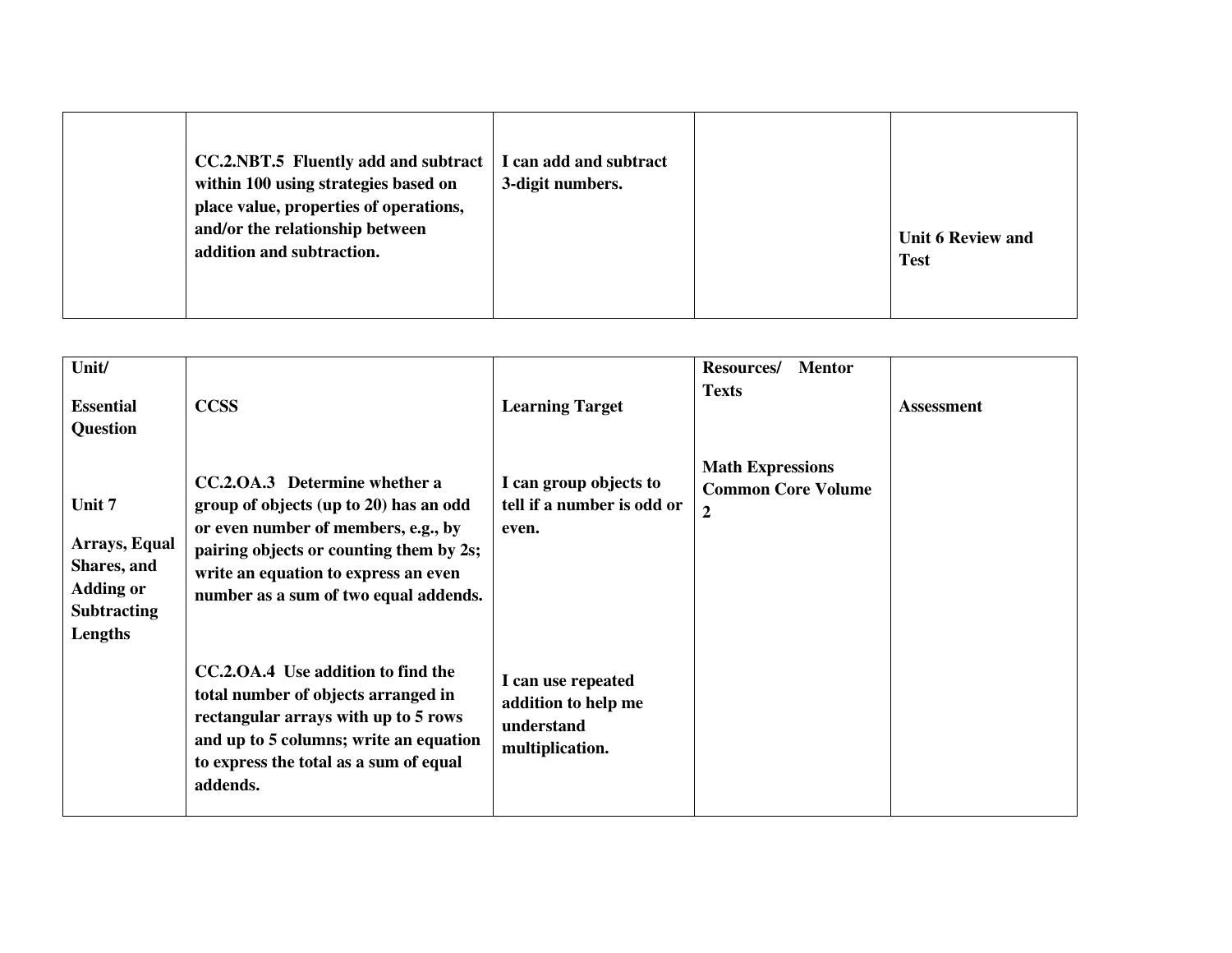| CC.2.MD.1 Measure the length of an<br>object by selecting and using<br>appropriate tools such as rulers,<br>yardsticks, meter sticks, and measuring<br>tapes.                                                                                                                                                                        | I can use different tools<br>to measure objects. |  |
|--------------------------------------------------------------------------------------------------------------------------------------------------------------------------------------------------------------------------------------------------------------------------------------------------------------------------------------|--------------------------------------------------|--|
| CC.2.G.1 Recognize and draw shapes<br>having specified attributes, such as a<br>given number of angles or a given<br>number of equal faces.1 Identify<br>triangles, quadrilaterals, pentagons,<br>hexagons, and cubes.                                                                                                               | I can name and draw<br>shapes.                   |  |
| CC.2.G.2 Partition a rectangle into<br>rows and columns of same-size squares<br>and count to find the total number of<br>them.                                                                                                                                                                                                       | I can find the area of a<br>rectangle.           |  |
| CC.2.G.3 Partition circles and<br>rectangles into two, three, or four equal<br>shares, describe the shares using the<br>words halves, thirds, half of, a third of,<br>etc., and describe the whole as two<br>halves, three thirds, four fourths.<br>Recognize that equal shares of identical<br>wholes need not have the same shape. | I can divide shapes into<br>equal parts.         |  |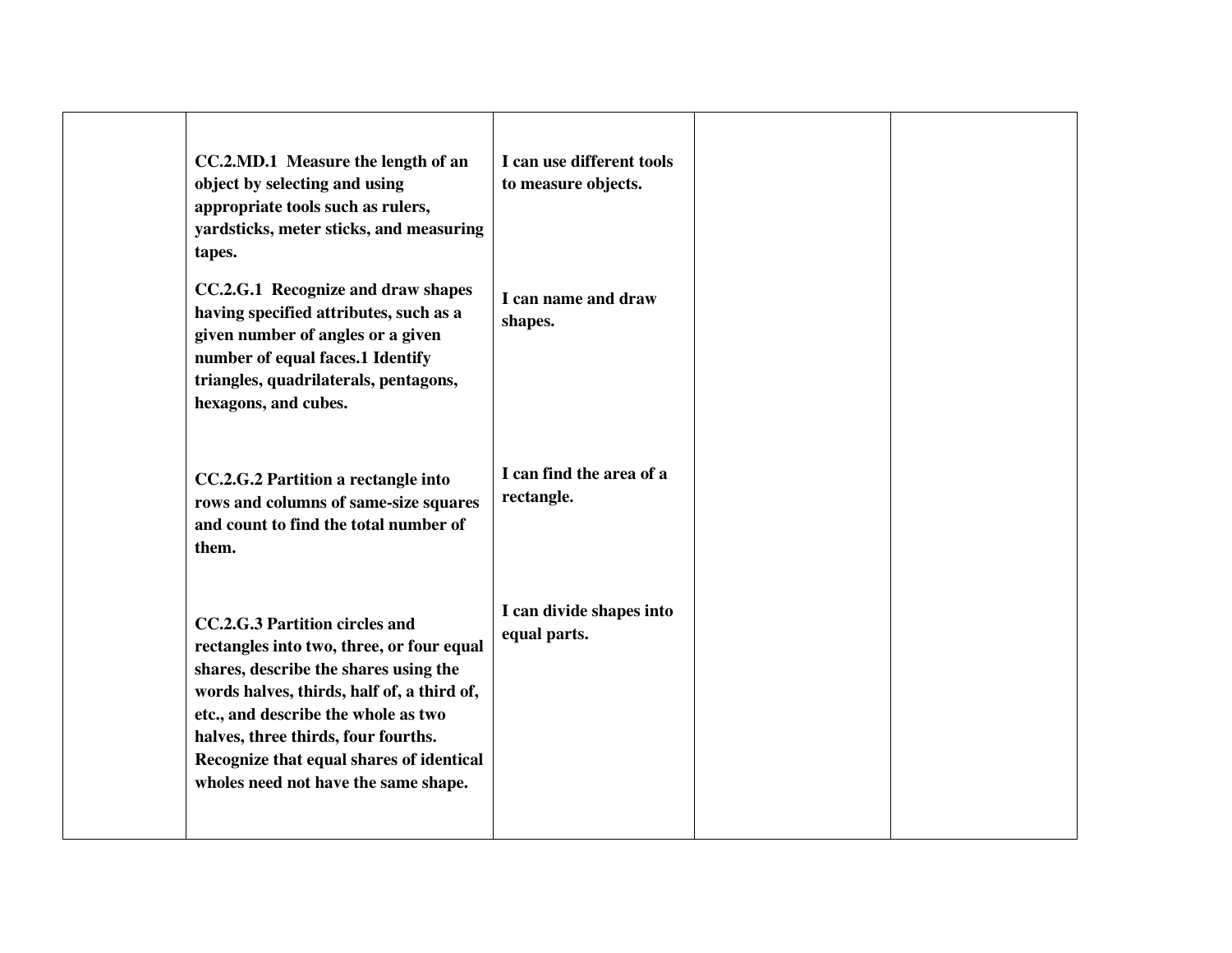| CC.2.OA.1 Use addition and<br>subtraction within 100 to solve one-<br>and two-step word problems involving<br>situations of adding to, taking from,<br>putting together, taking apart, and<br>comparing, with unknowns in all<br>positions, e.g., by using drawings and<br>equations with a symbol for the<br>unknown number to represent the<br>problem. | I can use strategies to<br>solve addition and<br>subtraction word<br>problems. |  |
|-----------------------------------------------------------------------------------------------------------------------------------------------------------------------------------------------------------------------------------------------------------------------------------------------------------------------------------------------------------|--------------------------------------------------------------------------------|--|
| CC.2.NBT.5 Fluently add and subtract<br>within 100 using strategies based on<br>place value, properties of operations,<br>and/or the relationship between<br>addition and subtraction.                                                                                                                                                                    | I can add and subtract<br>3-digit numbers.                                     |  |
| CC.2.NBT.6 Add up to four two-digit<br>numbers using strategies based on<br>place value and properties of<br>operations.                                                                                                                                                                                                                                  | I can add more than 2<br>big numbers.                                          |  |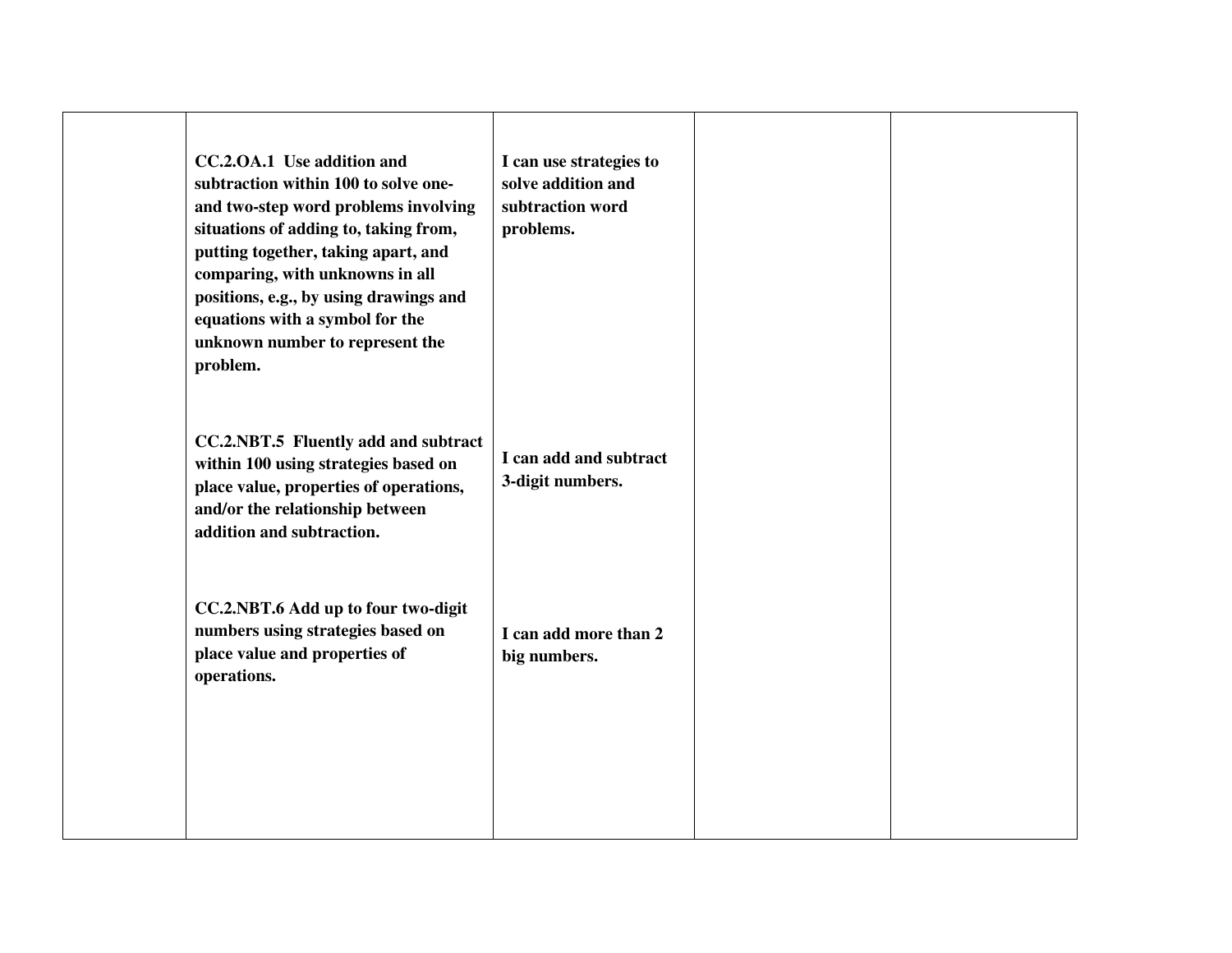| CC.2.MD.5 Use addition and<br>subtraction within 100 to solve word<br>problems involving lengths that are<br>given in the same units, e.g., by using<br>drawings (such as drawings of rulers)<br>and equations with a symbol for the<br>unknown number to represent the<br>problem. | I can use addition and<br>subtraction to solve<br>measurement problems. |                                         |
|-------------------------------------------------------------------------------------------------------------------------------------------------------------------------------------------------------------------------------------------------------------------------------------|-------------------------------------------------------------------------|-----------------------------------------|
| <b>CC.2.MD.6 Represent whole numbers</b><br>as lengths from 0 on a number line<br>diagram with equally spaced points<br>corresponding to the numbers 0, 1, 2,<br>, and represent whole-number sums<br>and differences within 100 on a number<br>line diagram.                       | I can make and use a<br>number line.                                    | <b>Unit 7 Review and</b><br><b>Test</b> |